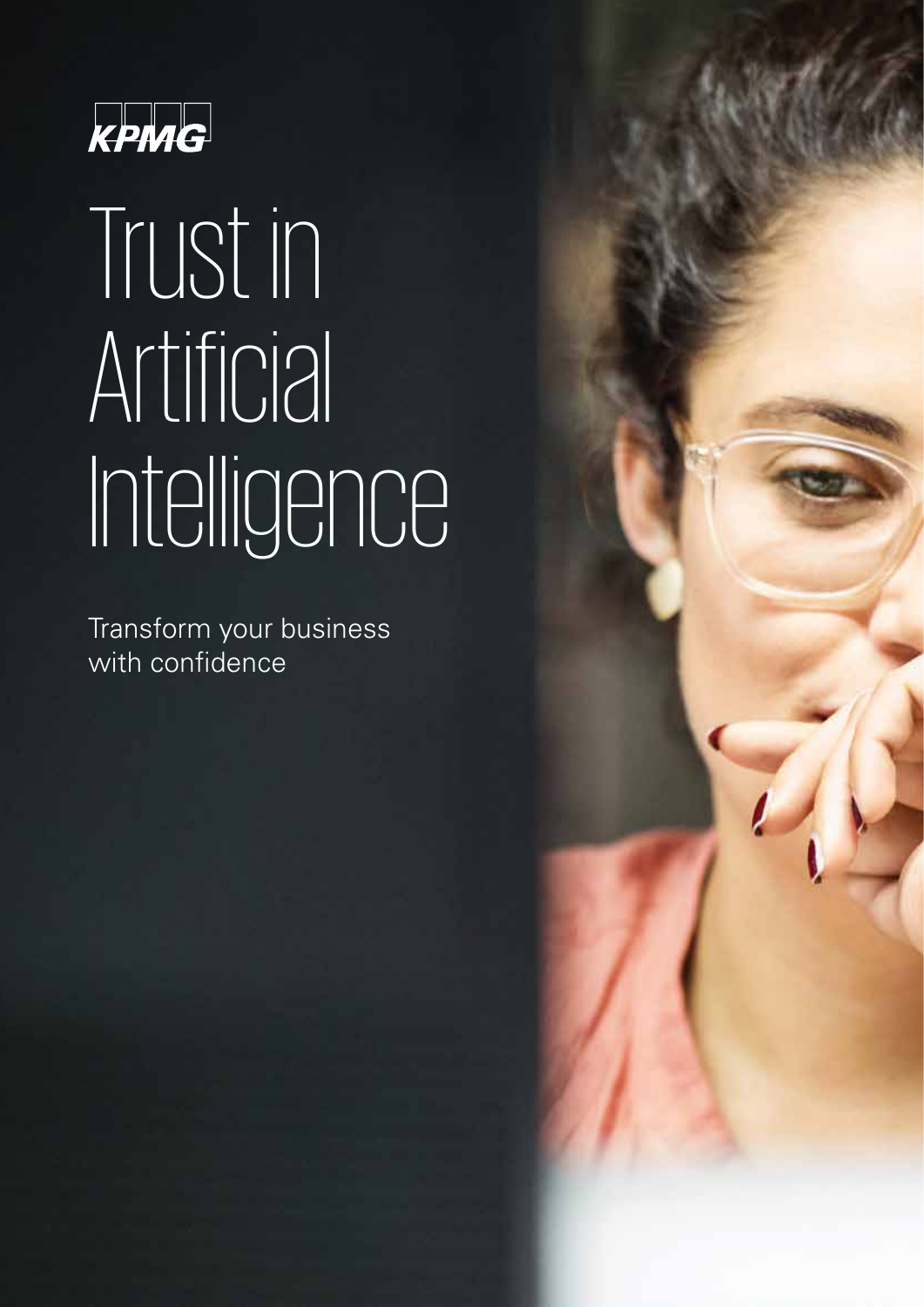## **Contents**

02 **Summary**

**Purpose of the paper**

07 **Why does it matter?**

**11 Getting to**<br>**grips with**<br>the challen **grips with the challenge**

**Risk and control framework insights**

15 **Illustrative considerations**

**Next steps** 

18 **Appendix: definitions**

© 2018 KPMG LLP, a UK limited liability partnership and a member firm of the KPMG<br>network of independent member firms affiliated with KPMG International Cooperative<br>("KPMG International"), a Swiss entity. All rights reserv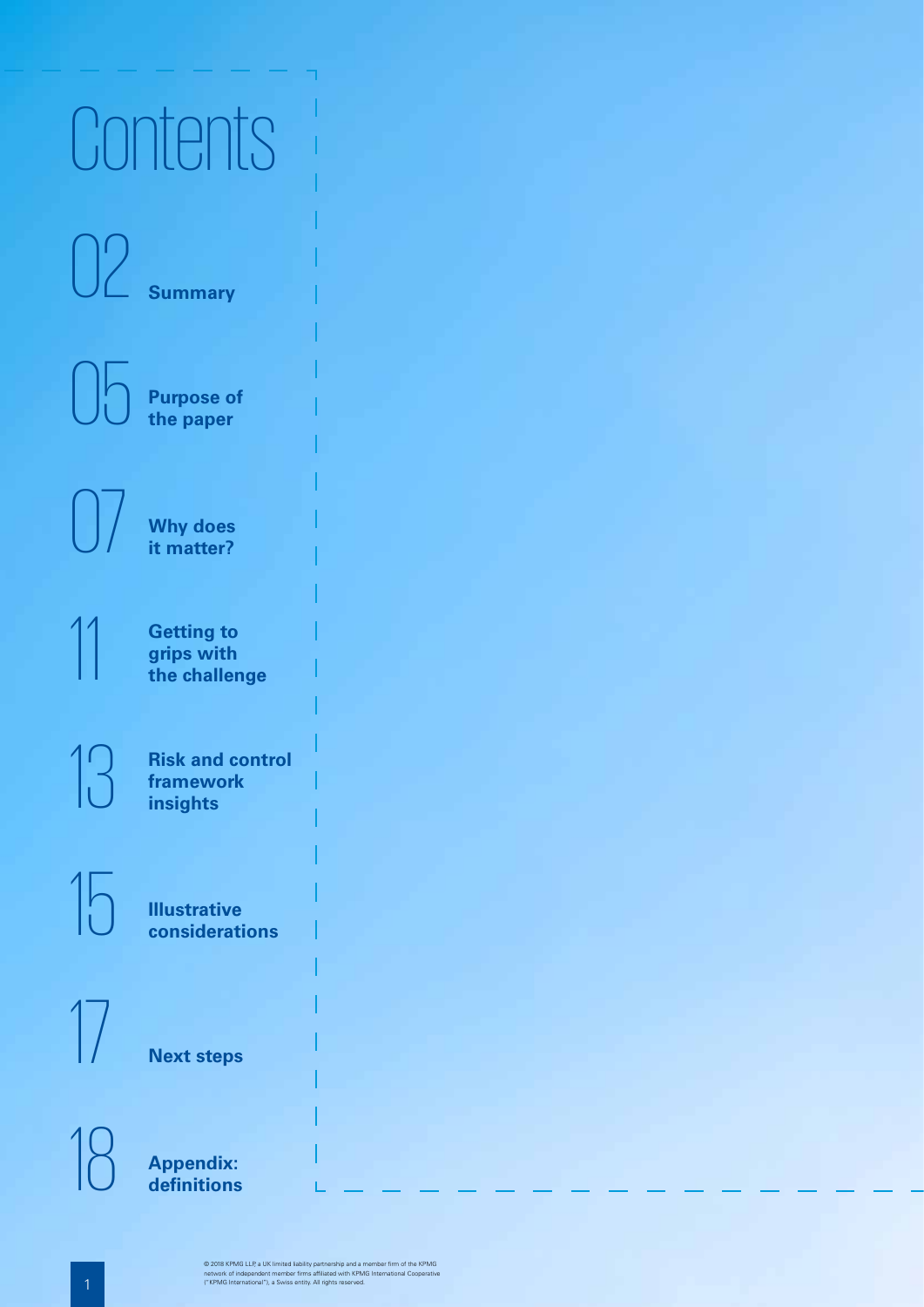**The era of AI is well and truly here – with huge implications for businesses across all sectors.** **Many businesses are currently developing and operationalising Robotic Process Automation (RPA)<sup>1</sup> solutions and are beginning to experiment with true Artificial Intelligence (AI). <sup>2</sup>These are systems that can both interpret natural language and also learn to find the right answers without them having been programmed.** 

**In their '***Hype Cycle for Emerging Technologies in 2017'* **Gartner have identified that AI, as a transparently immersive experience and digital platform, is a trend that will enable businesses to survive and thrive in the digital economy over the next 5 to 10 years. 3**

**This degree of innovation comes, however, with a heightened level of risk. Whilst traditional risk and control frameworks and IT process models can still help, we believe that there are new risks and different ways to control some of the existing risks.** 

**Businesses urgently need to recognise this new risk profile and rethink their approach to the risks and controls relating to this technology in a structured way. They also need to ask 'what does it mean for my risk appetite?'<sup>4</sup>**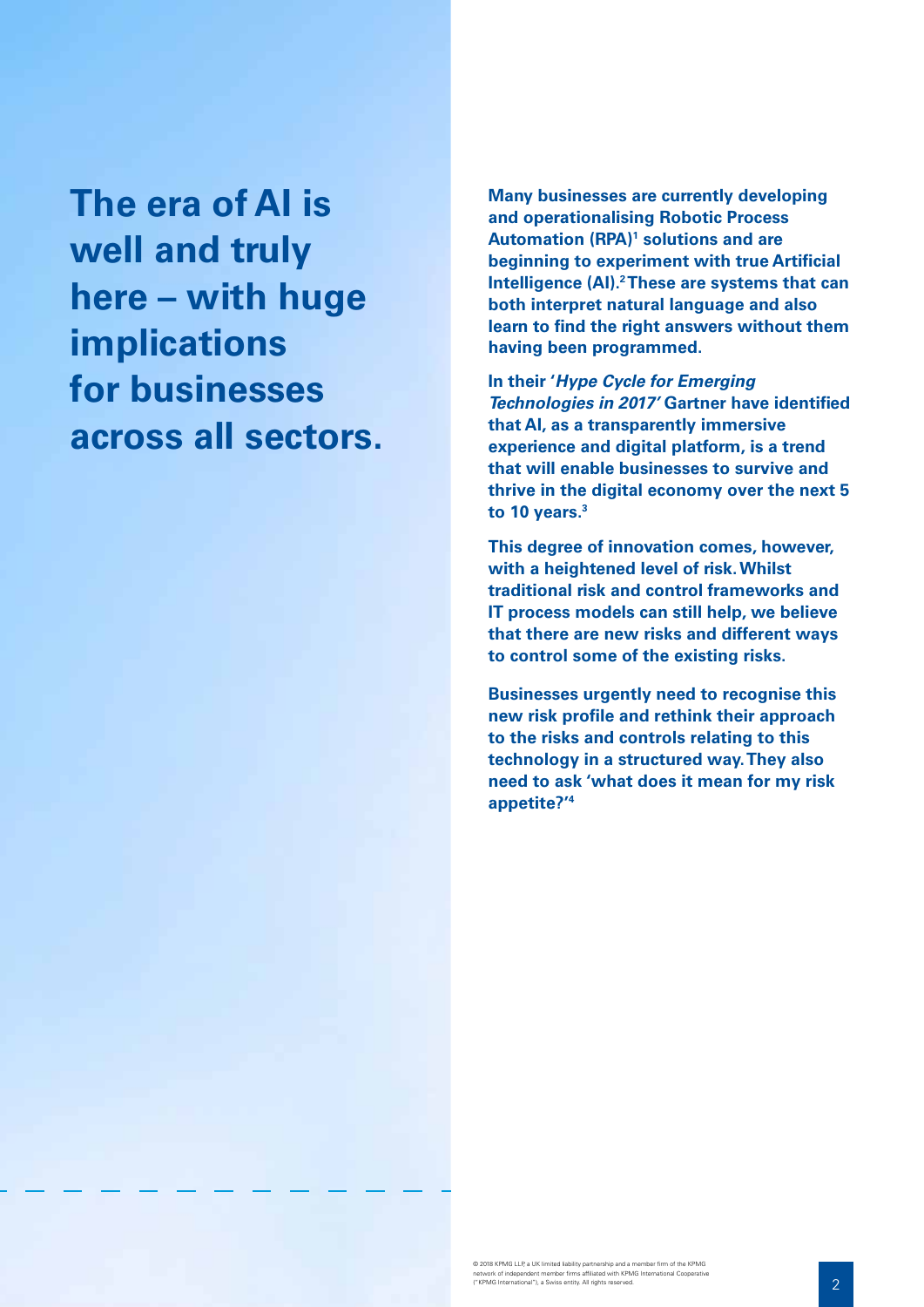### **This is essential for two main reasons:**



The use of such advanced technologies will become material for many organisations, possibly sooner than anyone expects. When the time arrives it will not be possible to get the right controls in place overnight and have the capability to manage the risks effectively, or to provide assurance. Hence it is key for governance, risk and compliance practices and capabilities to develop alongside the evolution of the usage of such technologies.



AI will allow systems and businesses to become much more complex (to the point that it exceeds the capacity of the human mind to comprehend). The nature of this increased complexity is also selfperpetuating and although it might appear as simplification, it could well introduce 'technical debt'. 5

Embedding controls in a system to mitigate technical debt after its implementation is typically far more costly than designing in the right controls at the start. Opportunities to build risk and control consideration by design will inevitably diminish over time and hence now is an optimal time to consider taking a positive and dynamic approach to building in control.

### **Entanglement:**

"Machine learning systems mix signals together, entangling them and making isolation of improvements impossible". This is referred to as the CACE principle: Changing Anything Changes Everything.

### **Undeclared consumers:**

"Without effective access controls, some of AI's consumers may be undeclared, silently using the output of a given AI instance or model as an input to another system. Undeclared consumers are expensive at best and dangerous at worst" as having them can impact relationships that are "unintended, poorly understood, and detrimental". Furthermore, "undeclared consumers may create hidden feedback loops".

### **Unstable data dependencies:**

"Some input signals are unstable, meaning that they qualitatively or quantitatively change behaviour over time. This can happen implicitly, when the input signal comes from another machine learning model itself that updates over time". "It can also happen explicitly, when the engineering ownership of the input signal is separate from the engineering ownership of the model that consumes it". "This is dangerous because even "improvements" to input signals may have arbitrary detrimental effects in the consuming system".

### **Dealing with changes in the external world:**

"One of the things that makes machine learning systems so fascinating is how they can interact directly with the external world. Experience has shown that the external world is rarely stable".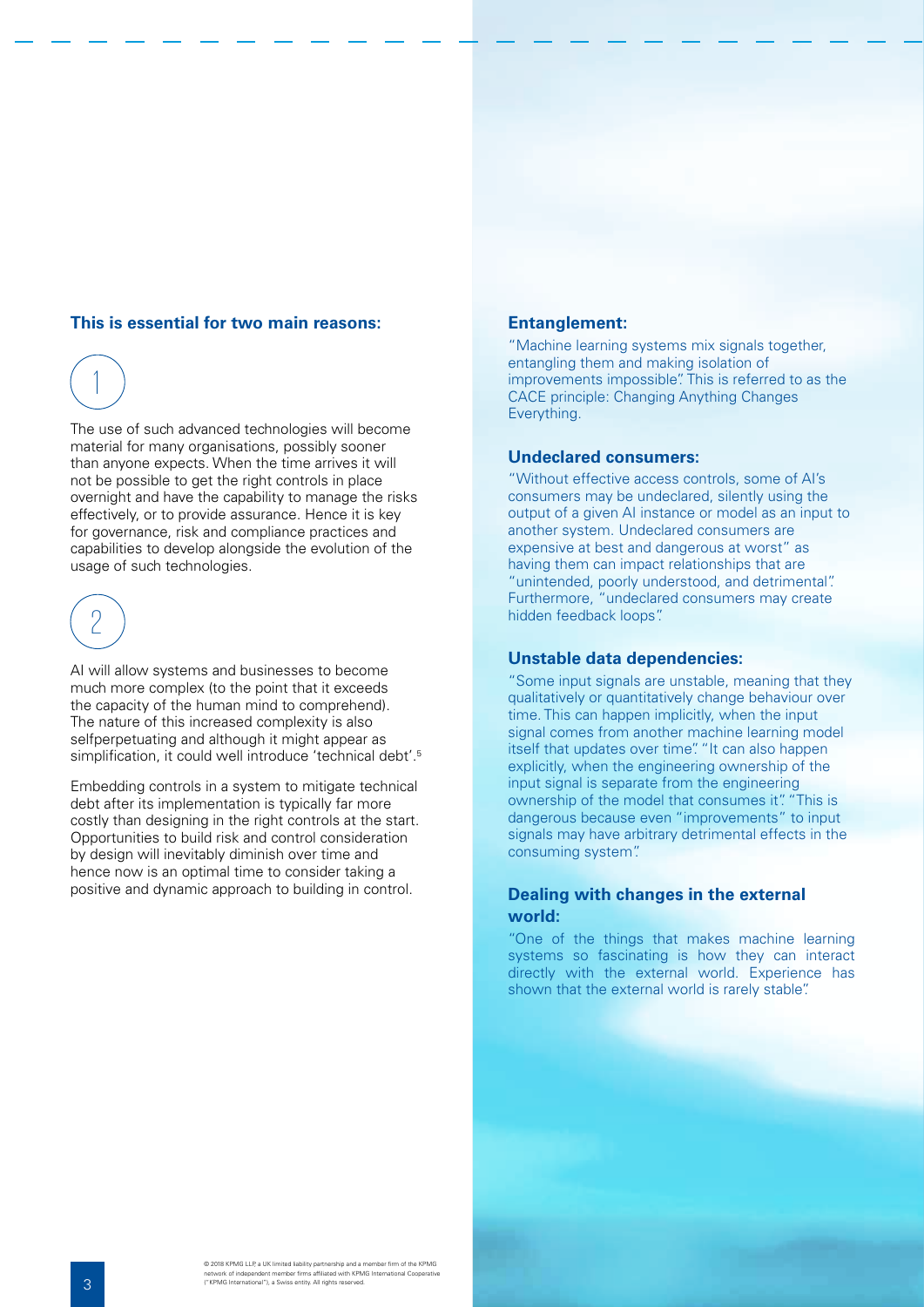**" We always overestimate the change that will occur in the next two years and underestimate the change that will occur in the next ten. Don't let yourself be lulled into inaction"<sup>5</sup>**

**– Bill Gates**



© 2018 KPMG LLP, a UK limited liability partnership and a member firm of the KPMG network of independent member firms affiliated with KPMG International Cooperative ("KPMG International"), a Swiss entity. All rights reserved.  $4$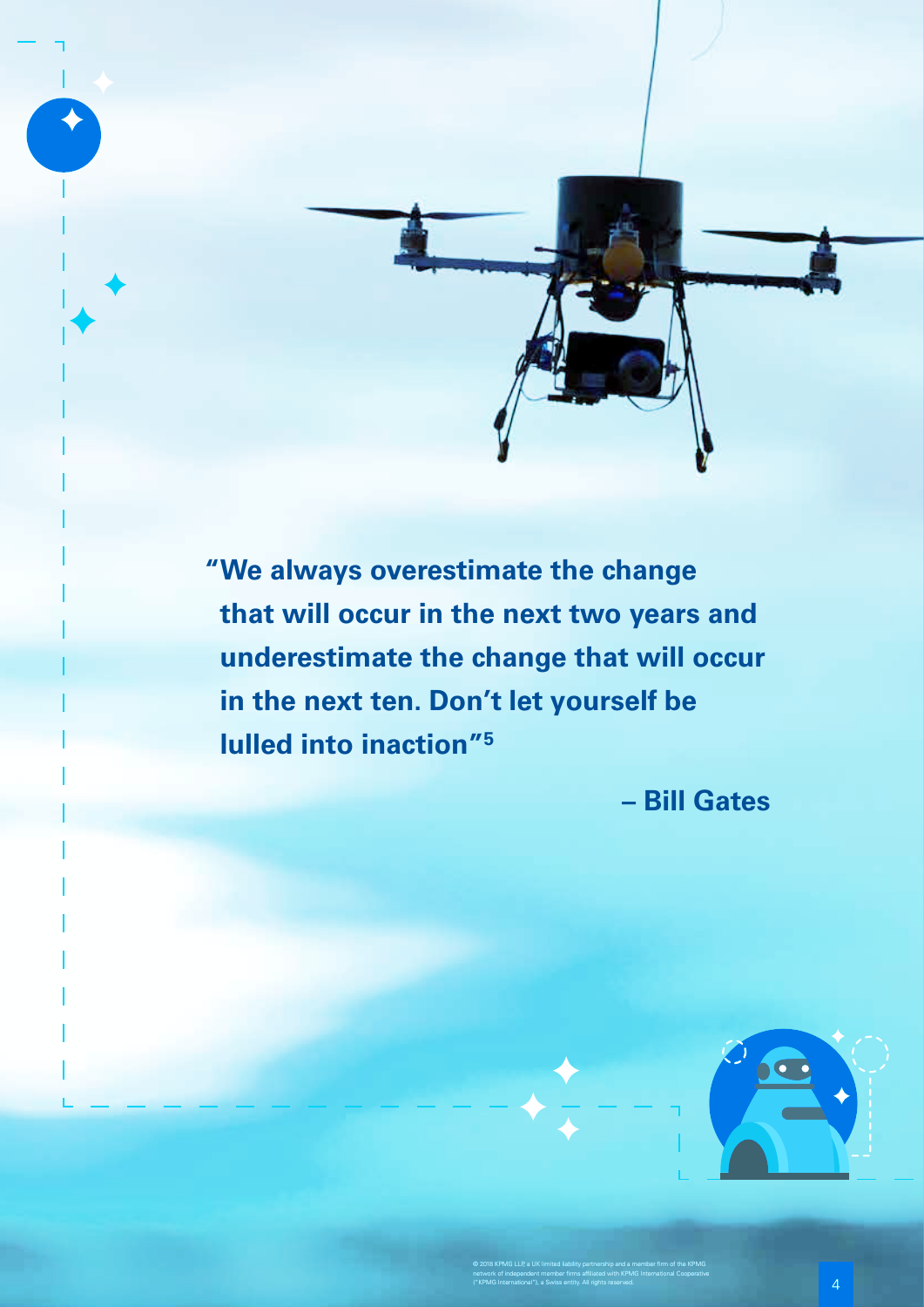### Purpose of the paper

**Although this paper looks at the subject through an Internal Audit lens, it is designed for anyone tasked with the safe delivery of AI.** 

**This includes:**



**Heads of Internal Audit and IT Internal Audit**



**Risk Managers CIOs and their** 



**direct report**







**AI practitioners Heads of Digital Chief Information Security officers (CISOs)**



e 2018 KPMG LLP, a UK limited itability partnership and a member firm of the KPMG<br>network of independent member firms affiliated with KPMG International Cooperative<br>("KPMG International"), a Swiss entity. All rights reserv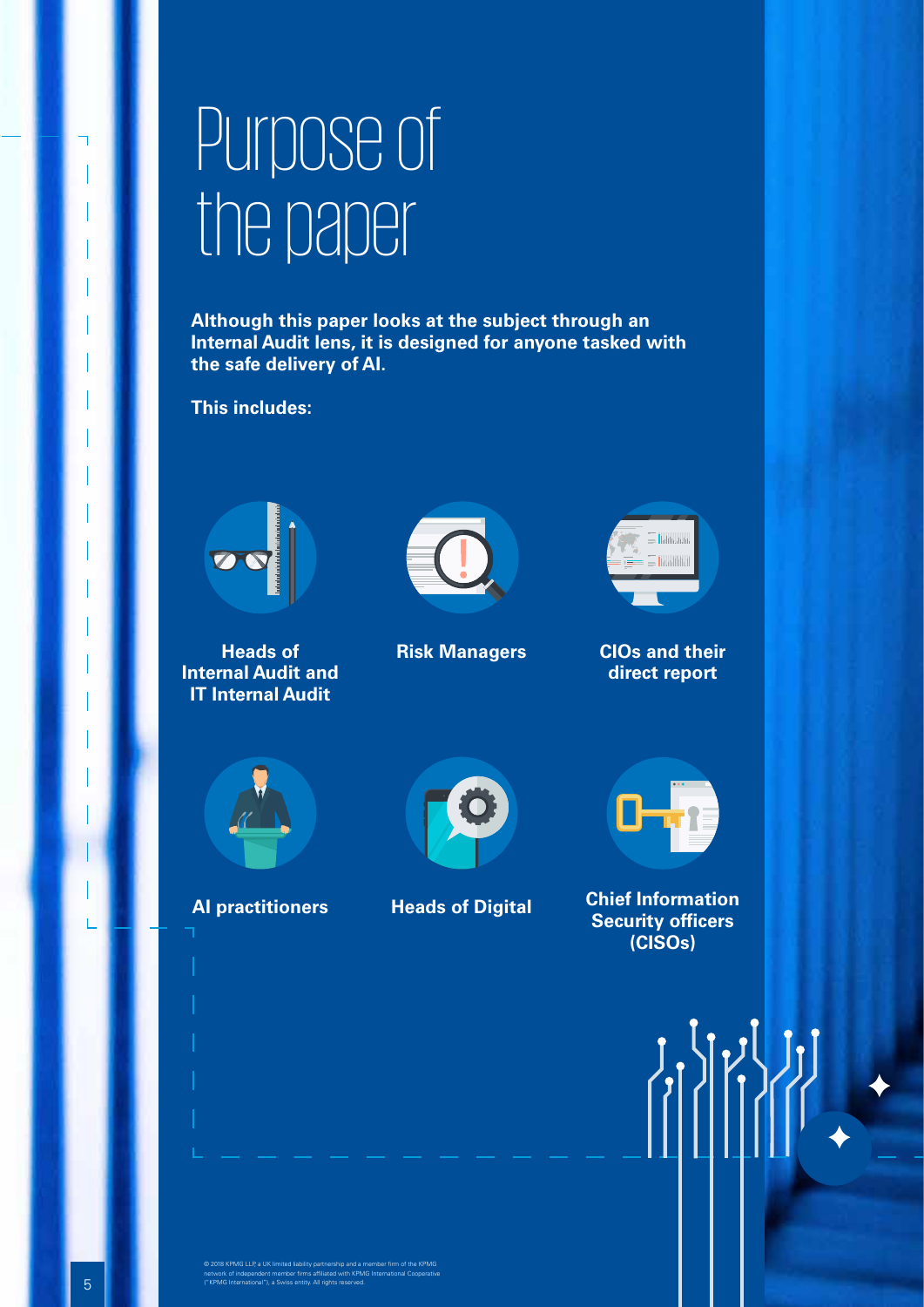### **How we produced this paper**

Over the course of 2017, a number of professionals met in London across a series of workshops. The group was brought together by KPMG and consisted of IA professionals from five major UK corporate entities, across several industries, together with KPMG professionals drawn from several disciplines including IT Internal Audit, Technology Risk, Data Science/ Architecture, Data Analytics and Software Testing. Additional input was provided by a leading AI vendor and a renowned data science professor.

Based on our research, we concluded that whilst there were a number of instructive papers (for example *Hidden Technical Debt in Machine Learning Systems* by Sculley et al<sup>5</sup> , and *A Model for Types and Levels of Human Interaction with Automation* by Parasuraman et al<sup>6</sup>, there was no clear model or framework setting out the main risks and potential controls around effective use of AI.

We identified other publications that focused on the risks and controls of AI, but in our view they typically lacked the detail to allow them be used in a practical sense. Given the rapid and inevitable proliferation of such technologies, we decided to design a risk and control framework ourselves.

After considering AI-related activities in our own organisations, we created a high level risk list and more detailed set of risk statements – and defined outline controls pertinent to the risks. We then reviewed these for completeness and consistency and clustered these in a set of categories.

We went on to consider a number of widely used frameworks covering governance, standards and good practice, to identify a means of organising our thinking in a way that would be widely recognised and accepted. Amongst others, we considered COBIT, COSO, ISO27XXX, NIST, ITIL and TOGAF. We selected COBIT as it addresses both enterprise government and the governance of enterprise IT, which, arguably, is where AI is best located.

### **Terminology**

As with all technology, particularly in the early stages of development, there is ambiguity in the language used. As a working group, we worked with Professor Mark Kennedy at Imperial College London to develop a catalogue (see Appendix) of AI and related terms, which provide context for the use of those in this paper.

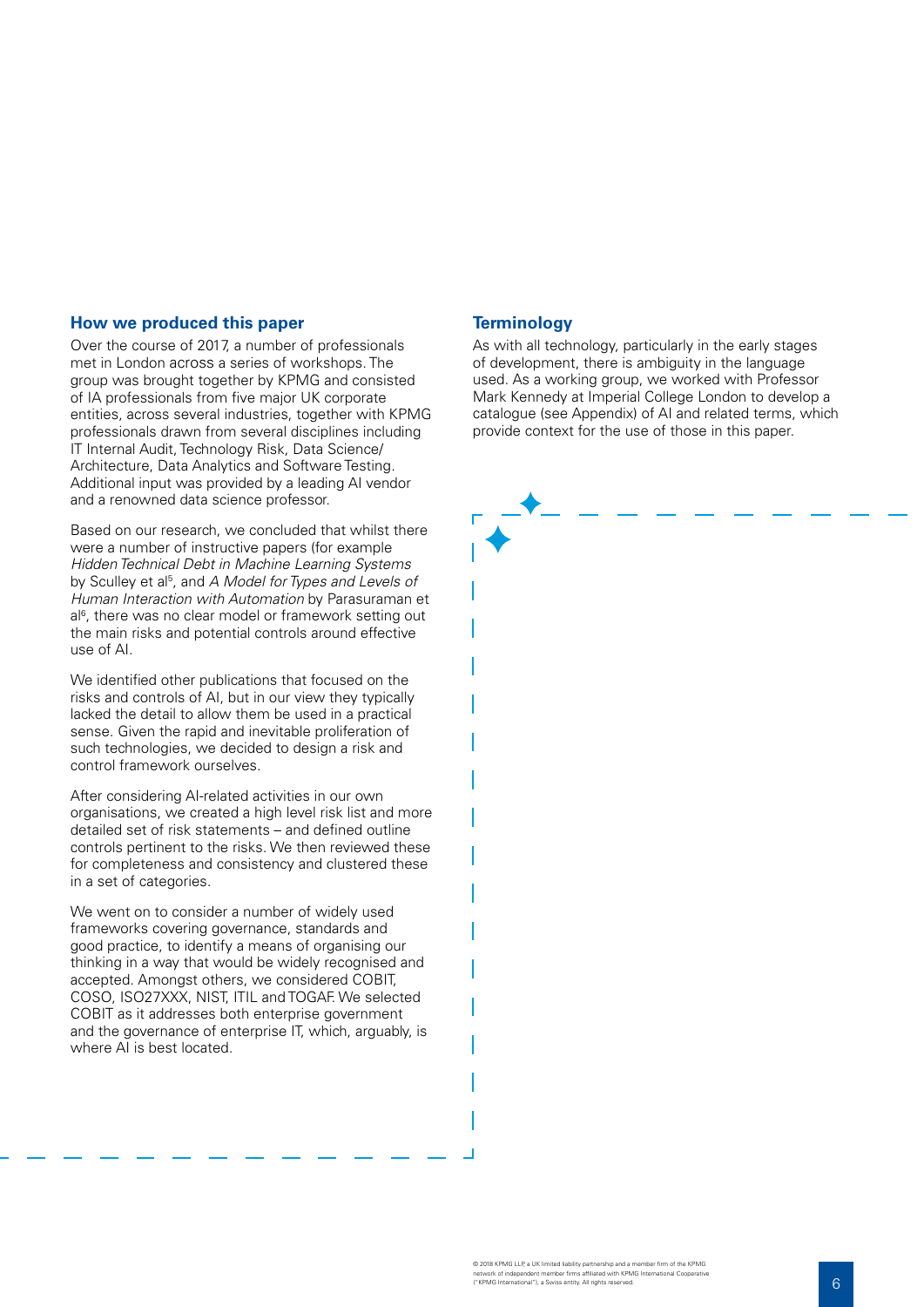### Why does it matter?

### **Keeping expertise on board**

AI systems will be conducting business processes – or elements of them. That means an organisation must be able to:

- Retain a way of managing without the AI system, in case it breaks down
- Re-perform or validate either the AI system or its components, in order to supervise and manage it. Thus demonstrating that it understands the outcomes the AI system produces, particularly if these are subject to regulatory scrutiny. Organisations can't blame an AI system for an error, or tell a regulator "it was the bot"!7

The lack, or loss of, human involvement and expertise means that, in the worst case, no one will know how processes work and retention of expertise will become increasingly difficult.

Organisations will also need to consider the risks associated with dependence on third parties. In other words, how much more difficult it will be to exit from a provider when it not only runs infrastructure or hosts applications, but hosts AI which is learning and changing over time, potentially in a 'black box'. And equally, "who owns the intellectual property when a third party AI system has learned from your data?" Organisations need to think in terms of a system owner, a data owner, and a learning owner.

In different cases, the extent to which the business needs to understand the machine's decision making is different, and the approach to risk management should be tailored accordingly.

### **Supervising the systems**

Companies have been dealing with immense transaction volumes for many years. However, while in the non-

AI world, a system always does what it has been programmed to do (subject to appropriate change control) this is not necessarily the case with machine learning capability. If the system does something different, how would you know whether or not the processing or the outcomes are still right?

Also, a move from many 'programmed' systems to fewer AI-enabled automated processes will inevitably make control harder, or the impact of a control failure more widespread.

This boils down to one key question: "how do you achieve effective human supervision of AI?" Can control velocity – the speed with which a control or suite of controls must operate – keep pace with risk velocity, which is the speed with which the risk materialises?

### **Avoiding unintended consequences**

This topic warrants plenty of space in its own right. However, for the purposes of this paper, here's one example: an AI system may access data not envisaged by the system designer and, as a result, learns (or infers) something that it is both invalid and beyond correction.

A well-known example of this is Microsoft's Tay chatbot: Tay was an AI bot originally released by Microsoft via Twitter in March 2016. Controversy ensued when the bot began to post inflammatory and offensive tweets through its Twitter account, 'taught' by other Twitter users, forcing Microsoft to shut down the service only 16 hours after its launch. The problems were apparently caused by trolls who 'attacked' the service as the bot made replies based on its interactions with people on Twitter<sup>8</sup>.

### **Dealing with unknown unknowns**

Just like people, a machine doesn't know what it doesn't know. Take a 'black swan' event – apparently unexpected and not predicted, yet which, once it's happened, has disproportionate impacts. Clearly such an event would mean the context in which a person or a machine makes decisions has changed.

A good example is the global financial crisis where systems continued to operate and make trades without amending behaviours until humans intervened. Again, where the humans do not have the capacity to intervene in time because of a lack of retained expertise, or because of lacking automated safety stops to prevent things evolving too fast for humans to cope, the outcome could be disastrous.

### , **Validating the outcomes**

One of the major challenges for the audit process will be validation of outcomes or decisions made by an AI system. It's similar to the challenge faced by management of how to demonstrate to others that the AI's outcomes are correct and appropriate.

We've already considered the impact of a loss of expertise. Unchecked this could reduce the ability of organisations – and their auditors and other assurance providers-to validate the outputs from AI systems.

© 2018 KPMG LLP, a UK limited liability partnership and a member firm of the KPMG mber firms affiliated with KPMG Interna ("KPMG International"), a Swiss entity. All rights reserved.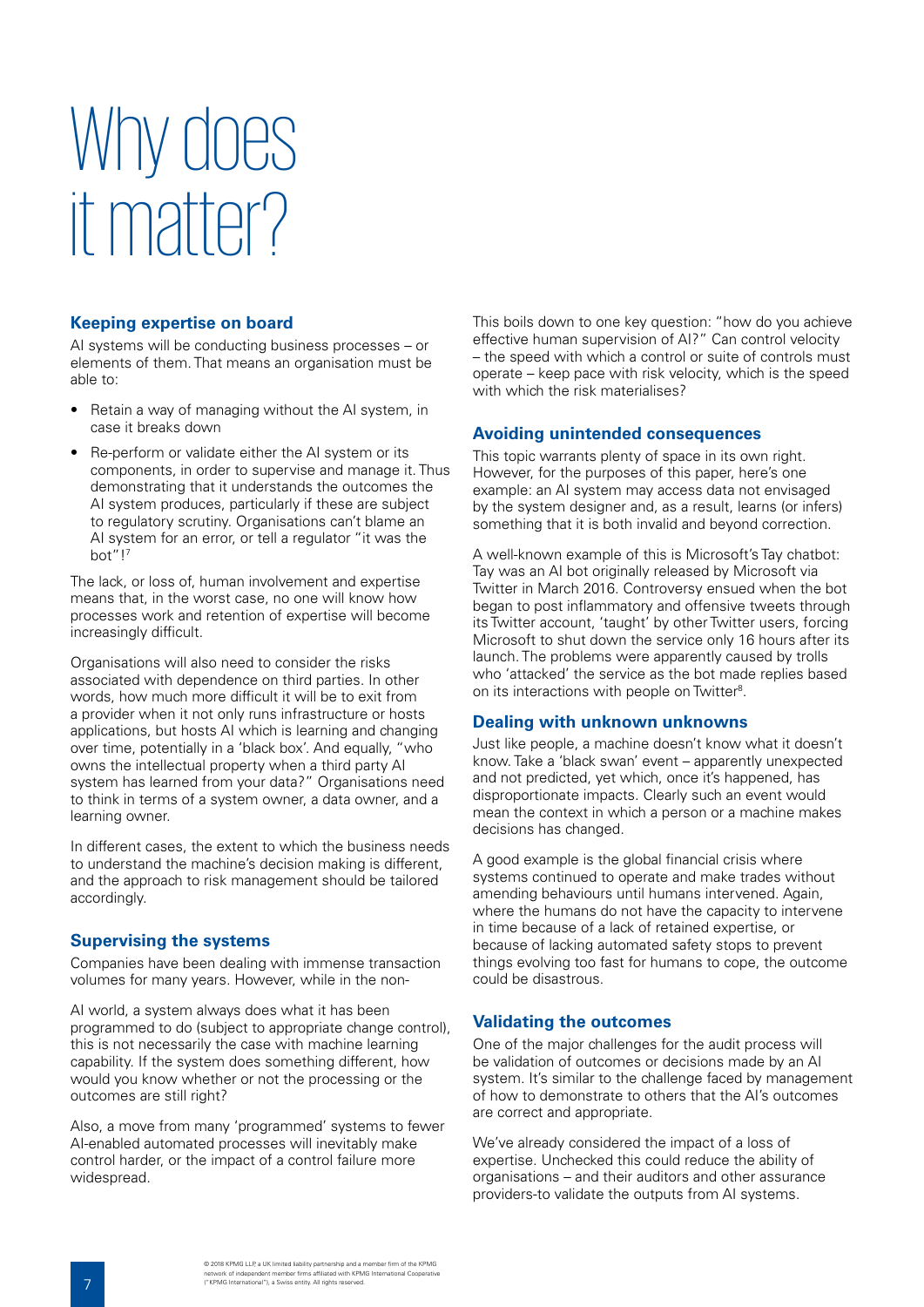

**Expectations are high for the potential value of these new technologies – but, equally, some people also express scepticism and even fear about our ability as humans to manage the risks and assert control over the technology in the long term.**

**Witness, for example, the**  issues outlined by Elon Musk<sup>9</sup>, **and by Nick Bostrom in his book** *Superintelligence*<sup>10</sup>**, raising the prospect that if AI develops into something that surpasses human brains, that may present significant threats to humanity. Many other commentators, such as the late Stephen Hawkins**<sup>11</sup>**, have highlighted the social impact of AI, which could mean the loss of millions of jobs and incomes.**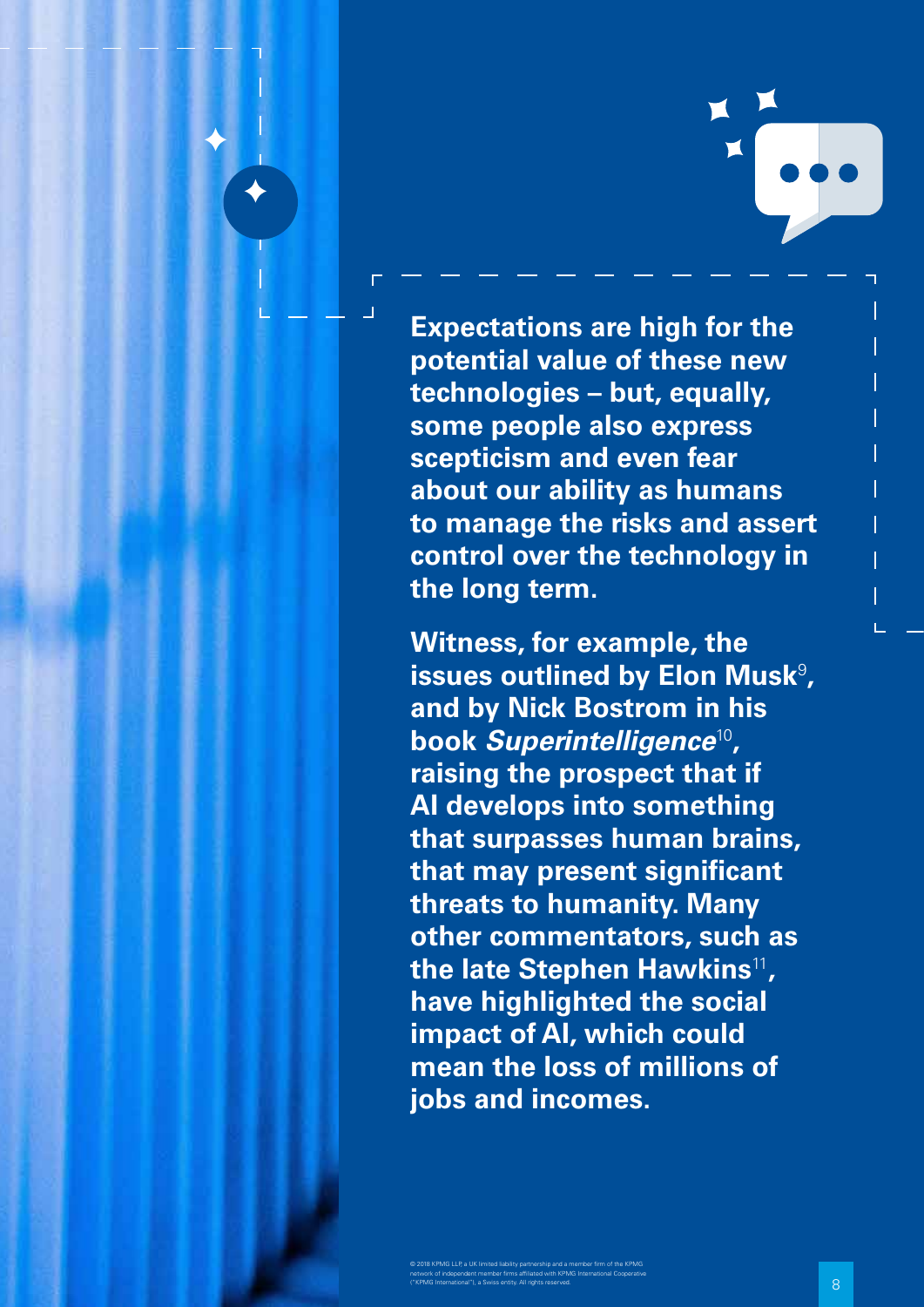**This paper does not set out to dismiss these concerns, but focuses on some of the numerous practical risks more or less unique to artificial intelligence and organisations as they look to implement the technology.**

**These new AI risks require new approaches to control. Whilst we do not pretend to have solved all of these issues, we have devised and are currently in the process of validating an AI specific risk and control framework with over 100 risk, audit and IT audit professionals. Its publication (later in Summer 2018), should help us to better assess these new risks and controls.**

© 2018 KPMG LLP, a UK limited liability partnership and a member firm of the KPMG network of independent member firms affiliated with KPMG International Cooperative ("KPMG International"), a Swiss entity. All rights reserved.<br>On the served of the served of the served of the served of the served of the s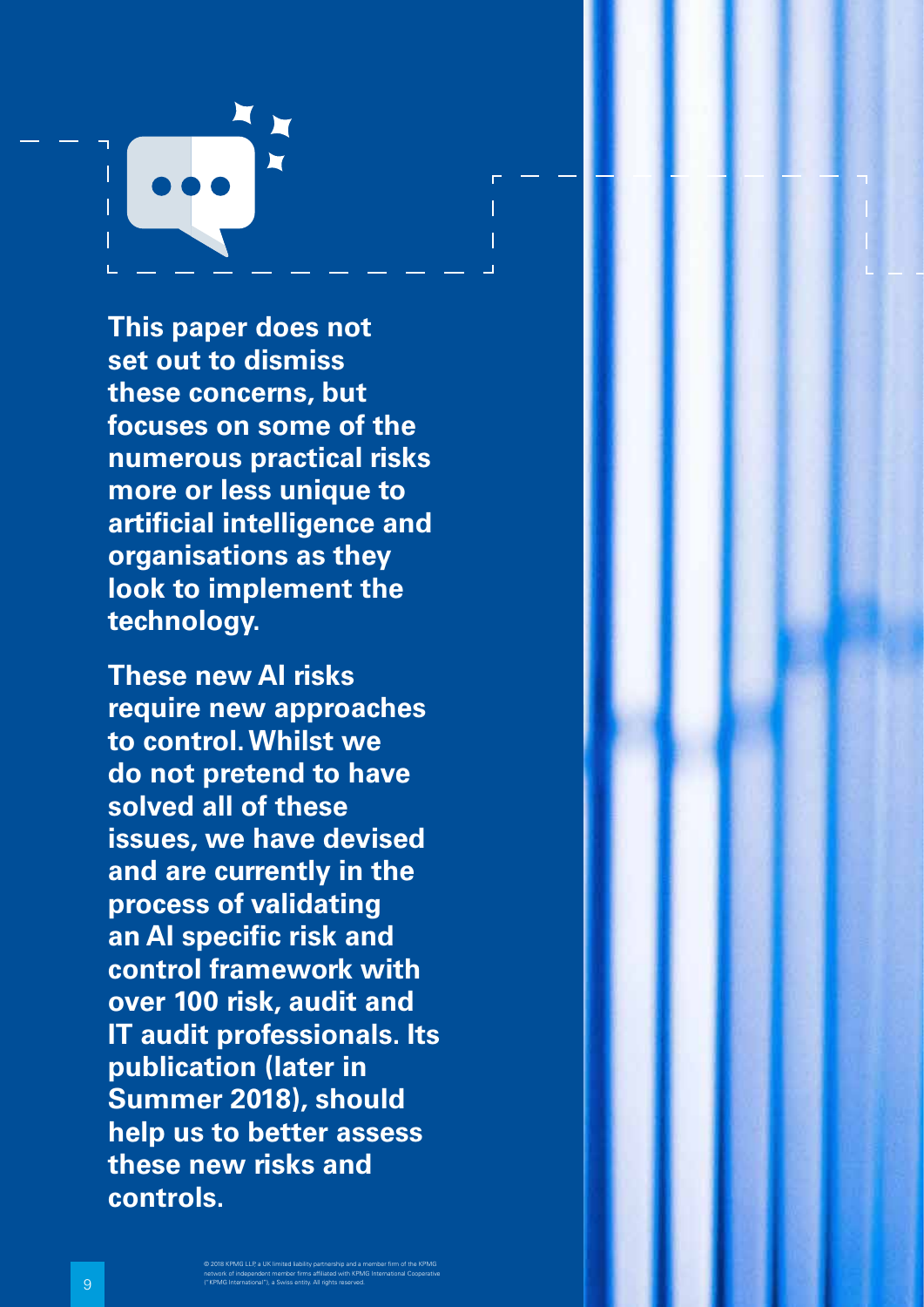

It could also become increasingly difficult to independently verify outputs or decisions made by an AI system if supporting data and/or calculation methods used at the time of the decision are not captured: for example, because capturing such 'evidence' continuously would require vast data storage.

### **Mastering the change process**

Controls over system change have been a staple of IT control environments for decades. Without effective controls, the likelihood of erroneous code, system outages and successful cyber-attacks are high – as numerous examples demonstrate.

That said, many controls around how entities change their technology systems over time will prove obsolete for managing changes as a result of continuous selflearning capabilities of AI. That would be the case, for example, where changes are being made by the AI, e.g. to the weightings within the model that determine the answer that the model produces, without seeking or obtaining approval for making such changes.

Whilst we can envisage alternatives – such as AI suspending 'code release' until testing and approval has taken place – it may not be possible to prove that change has not taken place without approval, and it may be virtually impossible to conduct parallel running in an AI system. And how would you implement the traditional segregation of duties (SoD) between the development system and the live systems if the AI solution can deliver it all with no human intervention? Or would you no longer need SoD for non-human processing?

### **Building in your values**

Many organisations have a set of values or an ethical code which guides their behaviour, creating a sense of shared identity, and defines what it stands for and how it operates. Even if this is not codified, every entity has a culture.

For instance, some businesses choose not to buy from certain vendors while others do, or e.g. some lenders provide mortgages to people that others don't. That is not down to having different quantities of data or smarter systems, but because one organisation has a different ethical or strategic view of what is right. Embedding such aspects within an AI solution in a sustained manner could prove challenging, especially because values are dynamic.

### **Dealing with the data**

There are a number of thorny challenges around data. For example:

How can the organisation avoid their AI system taking on board the wrong learning, and how can it 'unlearn' data? If for example, a certain legal position was previously accepted as appropriate but no longer is, as the result of a specific case, you must find a way of excluding that data point from the AI's 'memory'. To some extent one can design solutions with such flexibility in mind, but that would only apply to aspects that people at that time consider to be a variable. E.g. to unlearn a bias that you may only realise years after the solution has been introduced is likely to prove to be a challenge.

How can the organisation be satisfied that the data feeding an AI system's learning and decision-making is complete and of a sufficiently high quality? There can be a measure of confidence and rigour around the selection and quality of the data used to train an AI system. Yet it is far more challenging to ensure that data used to learn over time – which may not be curated or controlled by the organisation – is also of an appropriate standard. The 'entanglement' topic mentioned earlier could also add infinite levels of complexity, after all, there could be a long chain of AI systems that feed in to one another where it becomes increasingly difficult to assess the quality of the ultimate input data.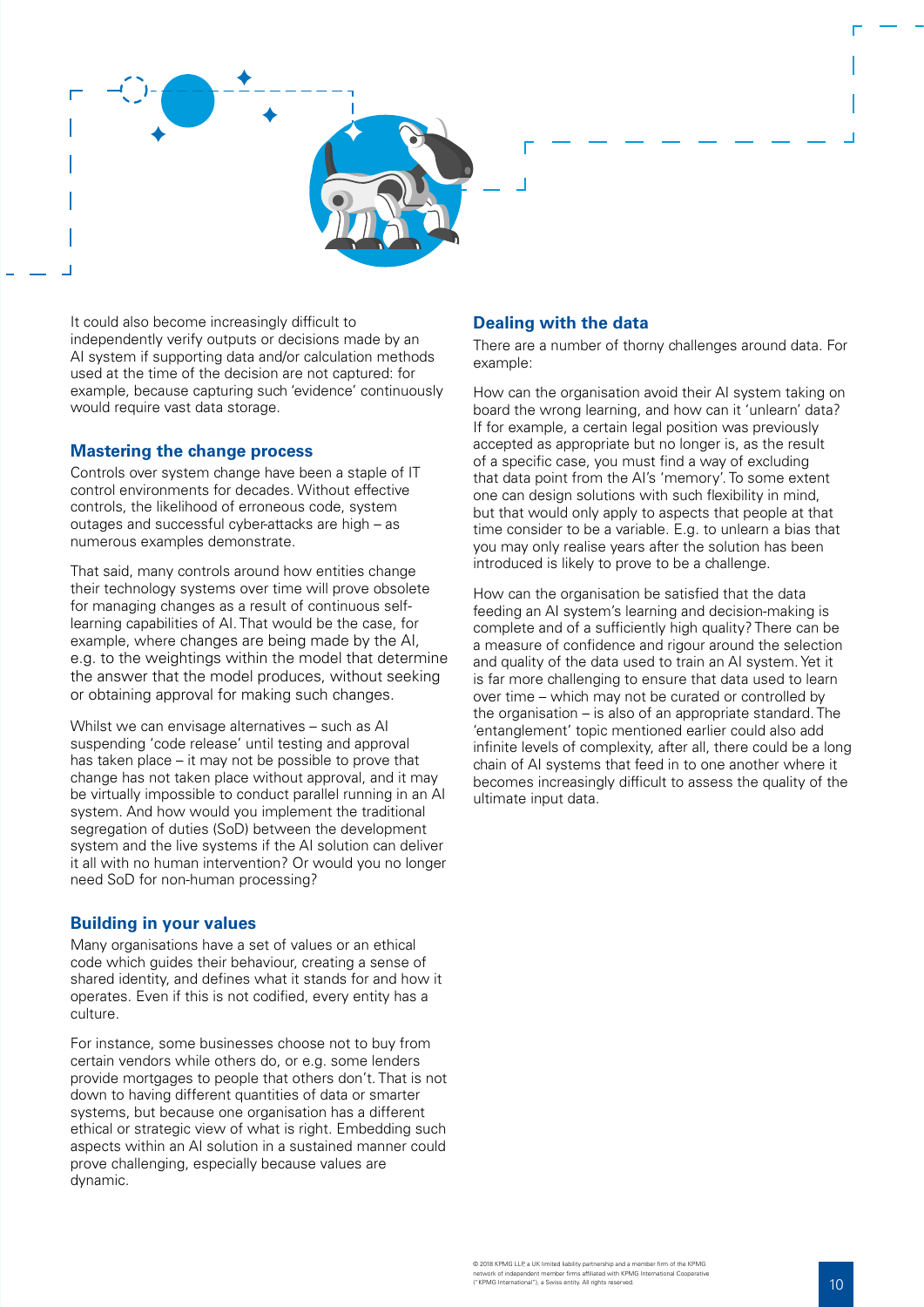### Getting to grips with the challenge

So far, we have focused on the audit *of* AI, as that is the primary focus of this paper. However, it is important to acknowledge that an additional set of challenges exist in relation to auditing *with* AI.

There is a number of challenges for IA regarding audit with AI. Few IA functions have adopted technology to deliver audits; whether in data analytics, scripts or RPA tools, the IA profession in general has consistently been a late adopter. IA therefore faces the risk of a growing expectation gap between the business use of technology and IA's ability to keep in step with these developments. The pace of change, particularly in AI, will not slow down and it will be increasingly difficult for IA to catch-up, in skills, tools or methodology. If not addressed soon, IA functions may become less relevant.

In addition, automation may replace the bulk of compliance-focused work before too long, which might put pressure on the traditional 'three lines of defence' model.

In order to deal with such new developments, the first challenge is that the IA function may well be unaware of the AI activity currently under way within their organisation. Whilst most large businesses are rolling out RPA tools and many are already experimenting with AI already, IA must get involved and engage with the issue.

In a poll of more than 120 internal auditors in November 2016 and 2017, nearly half of delegates said that AI is already being used, to at least a limited degree, by their organisation, but:

 $>$   $80\%$  were not confident about the governance in . place around it.

 $>$   $45\%$  of delegates in Nov 2016 planned to perform an audit on their AI solutions by 2018

 $> 70\%$  admitted that they weren't clear what their audit approach would be.

A second challenge is that, in some ways, AI is not a well-defined new major risk. It has a lot in common with people, in the sense that we can't always see what's going on in their 'thought processes and previous performance may not be a good indicator of future outcomes. In the same way as with people, where AI systems 'learn' from experience and amend their algorithms, flaws in the training data may result in poor or inconsistent performance outcomes. One look at today's IT environments shows that there are plenty of legacy systems already in use where we don't necessarily know when or why they go wrong – but they still do.

Another characteristic of AI that is not new is its all-pervasive nature. Just as IT is everywhere in our organisations, the same will be true of AI. And just as the risks relating to IT (such as badly managed change, unauthorised access, cyber-attack or poor business continuity planning) have the potential to affect most if not all of the entity, this will also apply to AI. However, where AI replaces humans, for reasons outlined above, a single mistake may have a much more profound impact, and potentially at such speed that significant damage might have occurred within an enterprise before the mistake is detected, stopped and corrected.

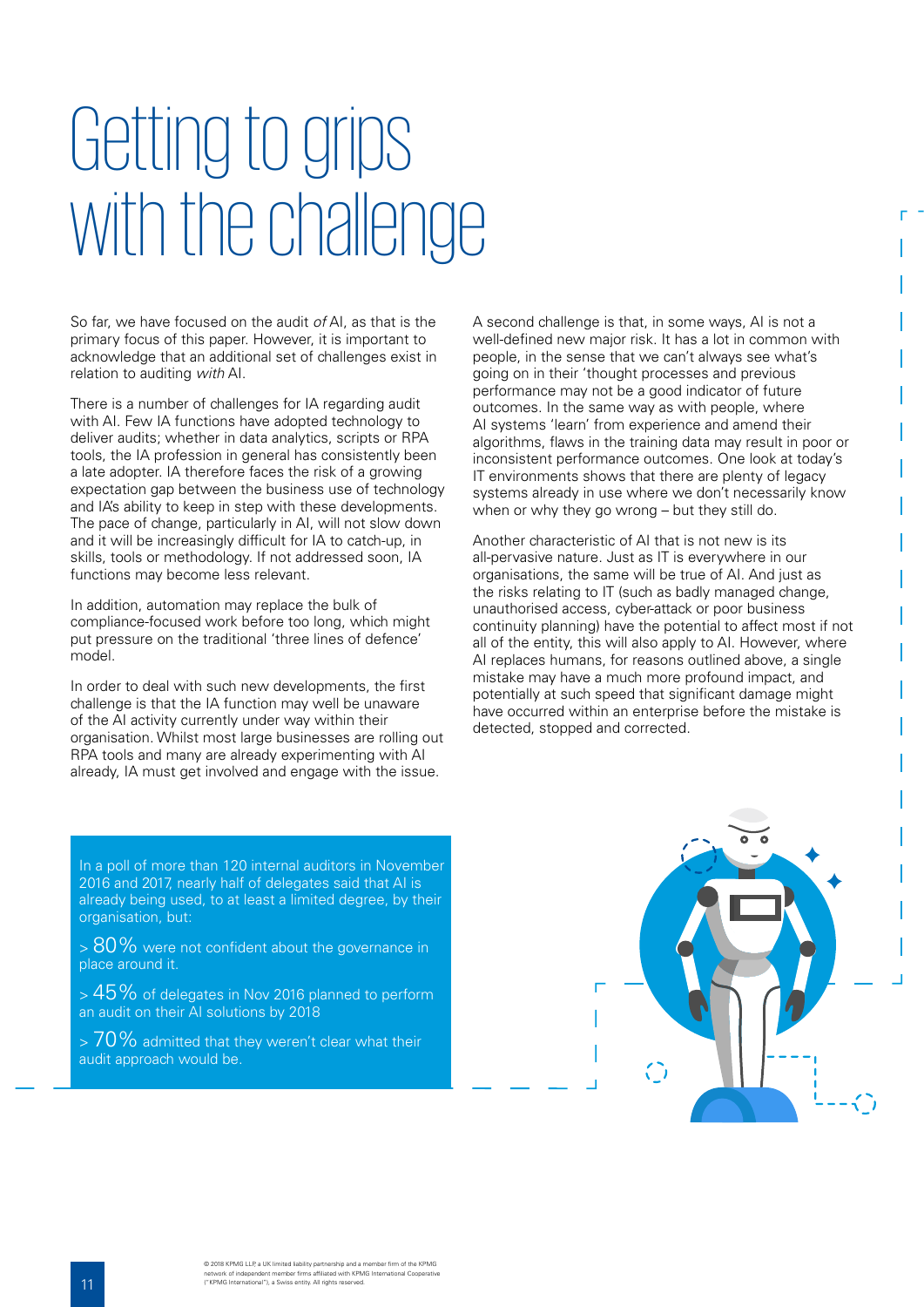Throughout the history of technology in business, a common thread has been technology outpacing the risk and control requirements of the business. Many organisations have suffered financial and reputational damage through being unaware of, or responding late to, the risks associated with emerging technologies. We have seen this in the proliferation of ERP systems where security and control features often had to be retrofitted – say, to better manage segregation of duties and access control. We also saw this more recently with effective cyber security controls or, for example, the introduction of cloud and the subsequent design and implementation of 'service auditor reports' to provide assurance over outsourced control environments.

There is a permanent 'arms race' between those charged with providing protection and the hacking community focused on finding gaps in our 'armour'.

Recognising that this will be no different in the case of AI systems, we have developed a risk and control framework to guide entities, as they start to implement increasingly advanced AI systems, to proactively consider the risks and ask some important questions. While some of the risks and controls defined in this framework are new, many others build on existing risks and controls.



### **KPMG Audit of AI poll**

At KPMG's IT Internal Audit conferences in Nov 2016 and 2017, we polled over 120 internal auditors on their awareness of and readiness for Artificial Intelligence. We asked several survey questions to assess IA's involvement with managing risks around their organisation's AI solutions. Around a third of the delegates said that AI is already being used, to at least a limited degree, by their

organisation, albeit that only half were certain that they would know. However, over 80% were not confident about the governance in place around it. And whilst around a half were planning an audit of AI in 2017 or 2018, well over three quarters were not clear on how to approach this.

© 2018 KPMG LLP, a UK limited liability partnership and a member firm of the KPMG network of independent member firms affiliated with KPMG International Cooperative **12 minutes in the constructional Cooperative 12 minutes in the cooperative in the cooperative in the cooperative in the cooperative in the**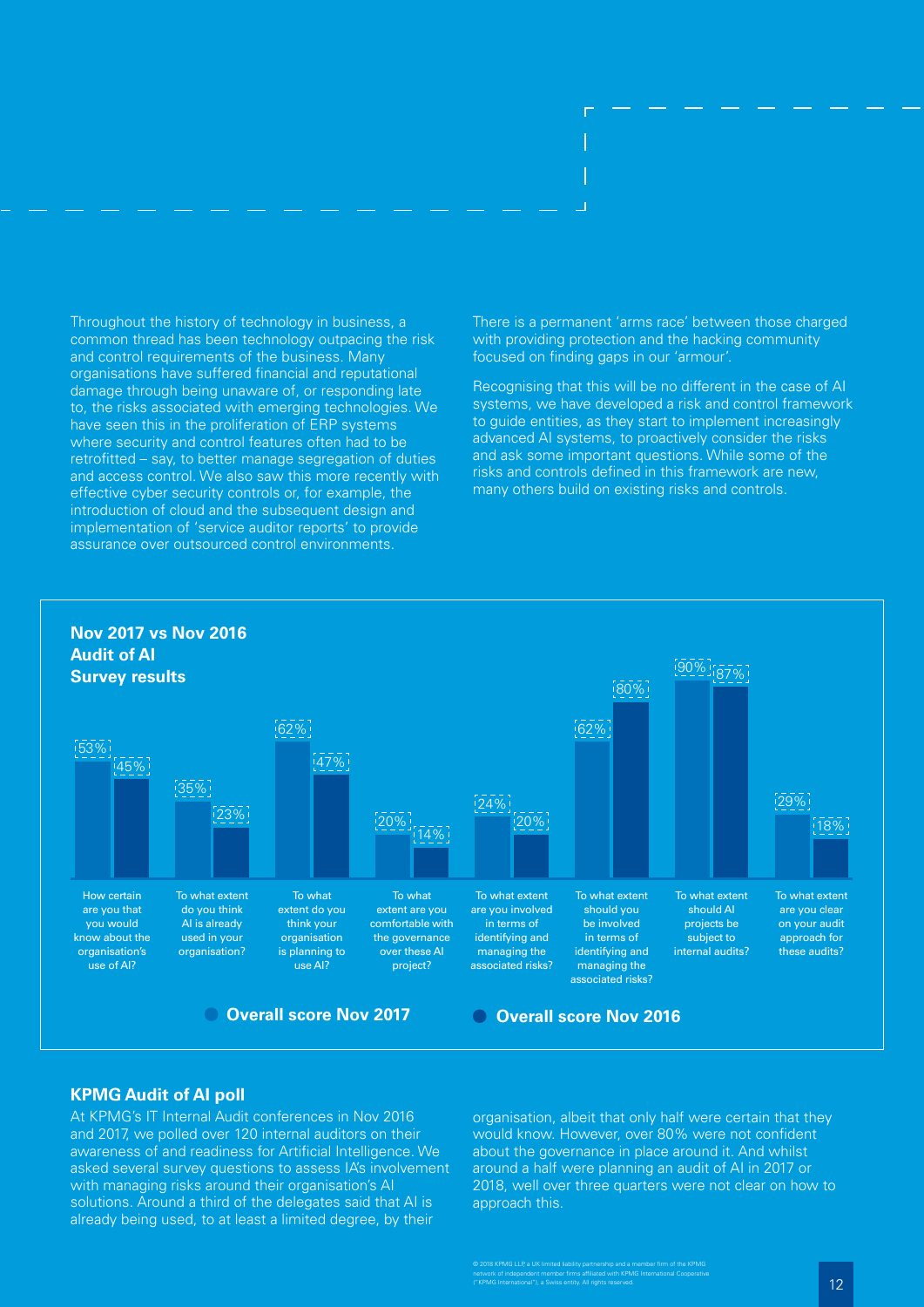### Risk and Control framework

**The risk and control framework we have developed is designed to help those tasked with the safe delivery of AI. An excerpt is set out in detail in the appendix. We have developed a risk and control framework specific to AI as a guide for IA professionals** 

**to use when confronted with the increasing use of AI in organisations and across different levels of maturity. However , the guide might also be helpful for AI practitioners.**

**We have categorised risks into seventeen areas:**

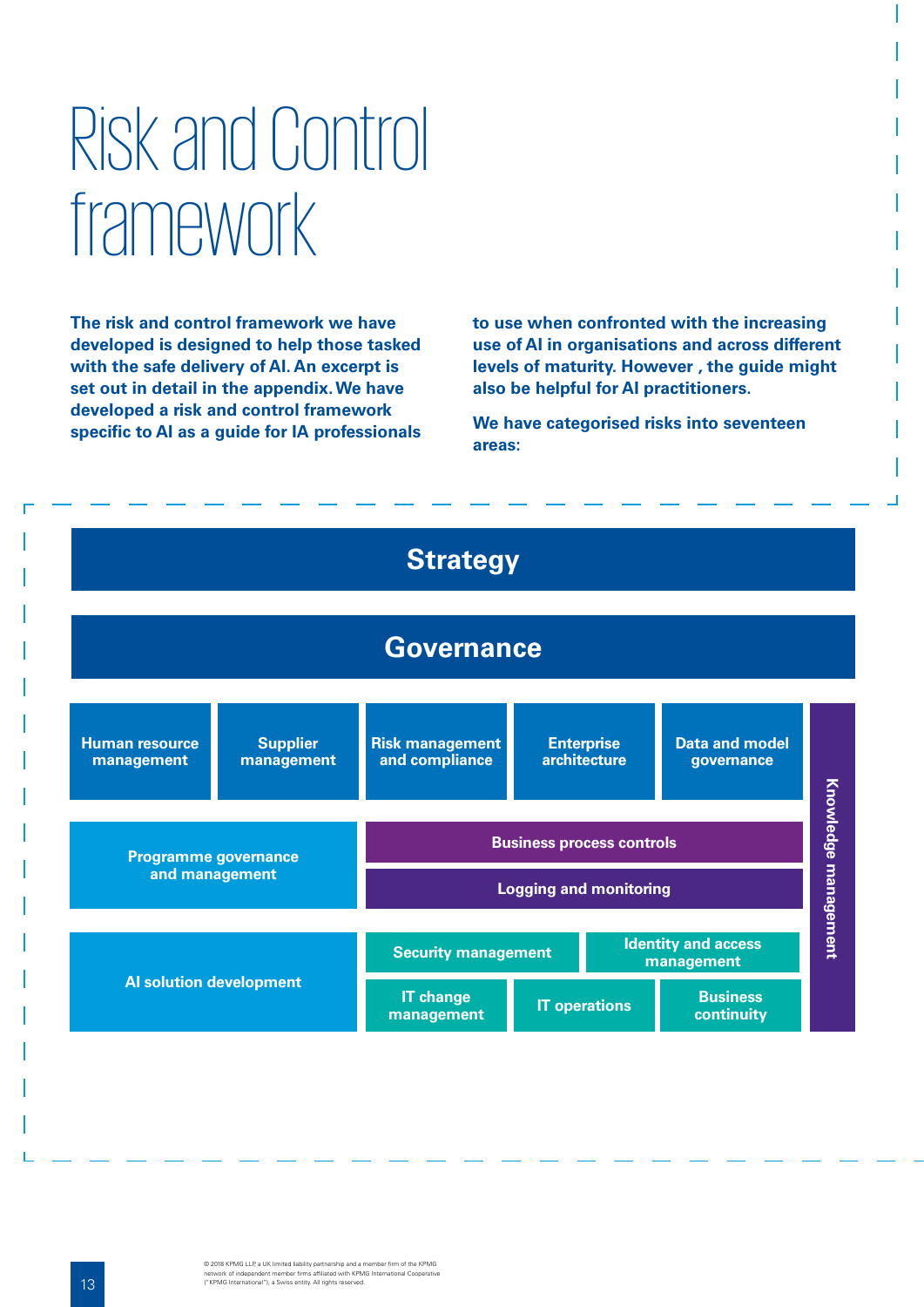AI Risk & Controls framework – 17 categories for managing risks and controls for AI solutions. Note: the framework will continue to be refined over time, so the number of risks and controls listed are likely to change of time as well.

| <b>Category</b>                          | <b>Number of risks</b><br>defined in the framework | <b>Number of controls</b><br>defined in the framework |
|------------------------------------------|----------------------------------------------------|-------------------------------------------------------|
| 01 - Strategy                            | 1                                                  | $\overline{2}$                                        |
| 02 - Governance                          | 7                                                  | 8                                                     |
| 03 - Human resource management           | $\overline{4}$                                     | 5                                                     |
| 04 - Supplier management                 | $\overline{4}$                                     | 4                                                     |
| 05 - Risk management and compliance      | $\overline{2}$                                     | 6                                                     |
| 06 - Enterprise architecture             | 6                                                  | 7                                                     |
| 07 - Data and model governance           | 7                                                  | 10                                                    |
| 08 - Programme governance and management | 3                                                  | $\overline{4}$                                        |
| 09 - Al development                      | 10                                                 | 16                                                    |
| 10 - Business process controls           | TBD for each solution                              | TBD for each solution                                 |
| 11 - Logging and monitoring              | $\overline{2}$                                     | 3                                                     |
| 12 - Security management                 | 5                                                  | 5                                                     |
| 13 - Identity and access management      | 7                                                  | 13                                                    |
| 14 - IT change management                | $\overline{4}$                                     | 5                                                     |
| 15 - IT operations                       | 7                                                  | 7                                                     |
| 16 - Business continuity                 | $6\phantom{1}$                                     | 8                                                     |
| 17 - Knowledge management                | 3                                                  | 3                                                     |
| <b>Total</b>                             | 78                                                 | 106                                                   |

 $\overline{\phantom{a}}$ 

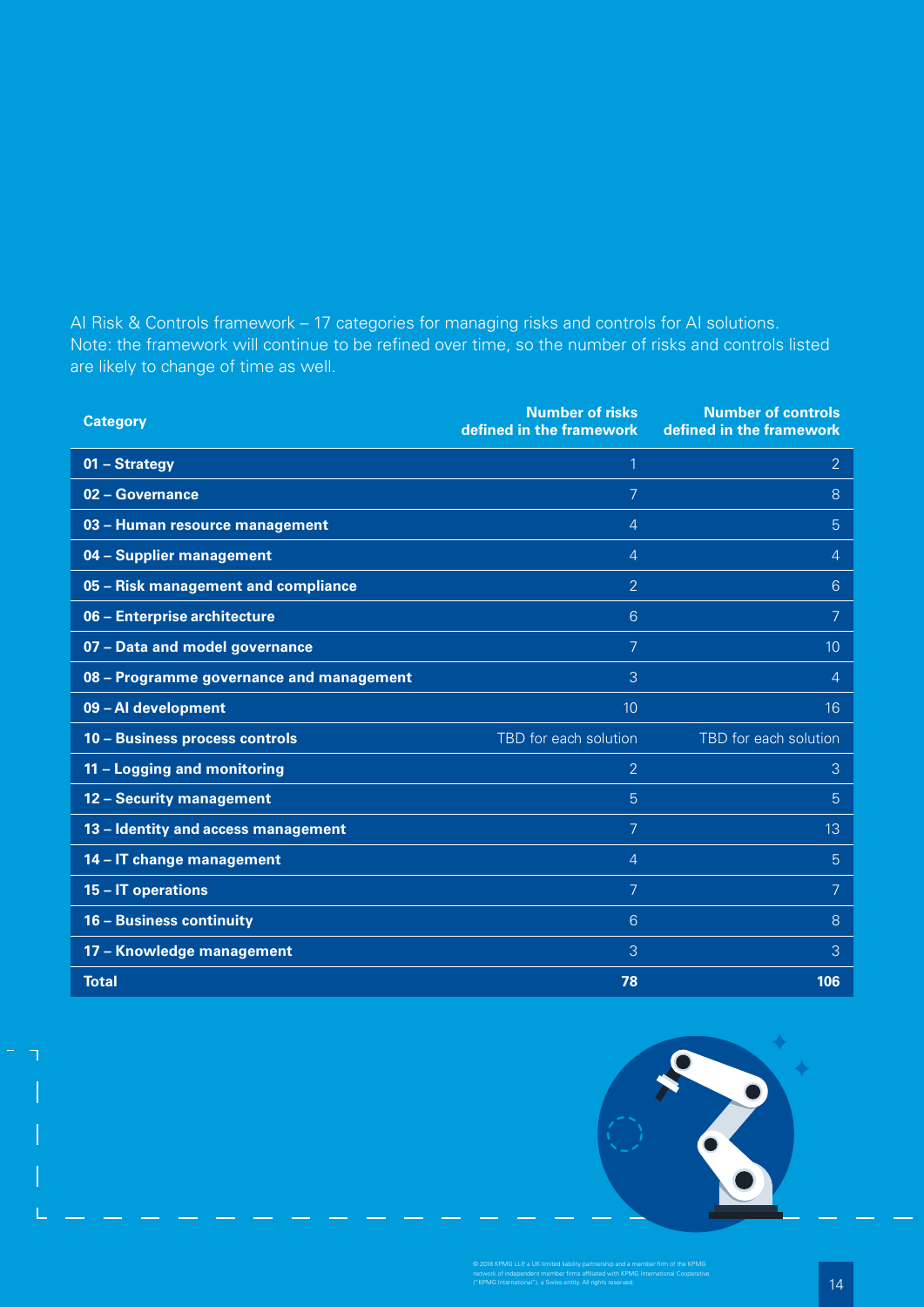### Model extracts

### **Strategy (1) and Governance (2)**

Key areas for focus are strategic alignment and enterprisewide governance considerations; and corporate values. Some of the key issues here include:

Business objectives – As with the introduction of all new categories of systems, it is critical that the investment and outcome is aligned to the objectives of the business and its values. What makes this so important with AI is that, for example, processes relying on individual AI systems need to comply with all relevant firm policies, procedures and external regulations, where the system may 'learn' from data outside of the entity's direct control and behave in a way that may not be compliant with such policies and regulations.

Policies and standards – Impacted processes need to continue to comply, and be seen to continue to comply, with relevant regulations, policies and procedures, irrespective of whether a particular function is performed by a human or an AI system. Also existing policies should be reviewed and where necessary amended for AI considerations. Segregation of duties requirements need to consider the AI instance, the AI developer and the AI accountable owner and custodian.

Ownership –The AI human owner needs to be clearly identified. As the accountable party, the owner needs to have appropriate monitoring and supervision controls in place to prevent or override AI decisions.

Corporate values, culture and ethics – Organisations need to implement controls to align the AI's decisions to the firm's cultural and ethical values. The firm is accountable for a bad or incorrect decision, whether that decision is made by a human employee or an AI system. The firm's corporate values need to be incorporated during the design stage of the AI solution, and the AI-owner needs to supervise that the AI behaves in line with the corporate values. Where corporate values are principles-based, rather than rulesbased, clearly allowable or non-allowable activities should be defined and reflected in the AI design and operation.

The AI logic, and the data used by the AI system will need to be periodically reviewed to confirm that AI decisions continue to adhere to the firm's corporate values.

### **Human resource management (3)**

The main topics in this area are knowing what skills are required, across business and IT skills, either to build, run or maintain the AI solution, or to use its outputs. Key points for consideration:

Capacity of the right skills – Processes are in place to recruit, develop and retain human resources required for an effective AI enabled environment. This includes both AI-skilled people, e.g. to develop AI solutions, and non-AIskilled resources, e.g. to retain business knowledge.

Skills retention – Without consideration of strategies to retain key technology skills, in particular coding and mathematics, there is a risk that entities are unable to design or review algorithms. In addition, without appropriate resources able to oversee and manage AI processes, there is a risk that AI systems may not operate effectively, may cease to be culturally aligned to the organisation or make inappropriate judgments.This echoes considerations in the strategy of enterprise above.

### **Data and model governance (7)**

The main topics in this area are hypothesis management, data and commercial bias, completeness and accuracy, audit trail and logic validation. Key points for consideration:

Hypothesis Management – A set of measurements should be in place to identify the hypothesis dependencies and ensure that the risks of starting and delivering the project are managed.

Data and Commercial Bias – Controls exist to ensure that the status quo is not changed by bias introduced from historical data, which would be incorrect to extrapolate, and to reflect sensitivities when dealing with different cultural groups.

Completeness and Accuracy – Completeness, accuracy and source of the data sets used to support the decisionmaking process can be demonstrated and proven whilst still adhering to privacy regulations.

### **Logging and monitoring (11)**

The main topics in this area are monitoring that the solution does what it should do, and not what it should not do, as well as provide continuous insight in the performance against Key Performance Indicators (KPIs) and Key Risk Indicators (KRIs). Key points for consideration:

Audit Trail – Decisions and changes made by the system can be independently validated through quality checks based on log generated data demonstrating provenance of decisions and changes, and can be used to support legal requests in case of litigations.

Logic Validation – KPIs and KRIs are in place, and have been initially validated to record the usage of AI decisions (its performance) in critical process with application of confidence levels, thresholds or range to make decisions. These KPIs are monitored.

© 2018 KPMG LLP, a UK limited liability partnership and a member firm of the KPMG mber firms affiliated with KPMG Intern ("KPMG International"), a Swiss entity. All rights reserved.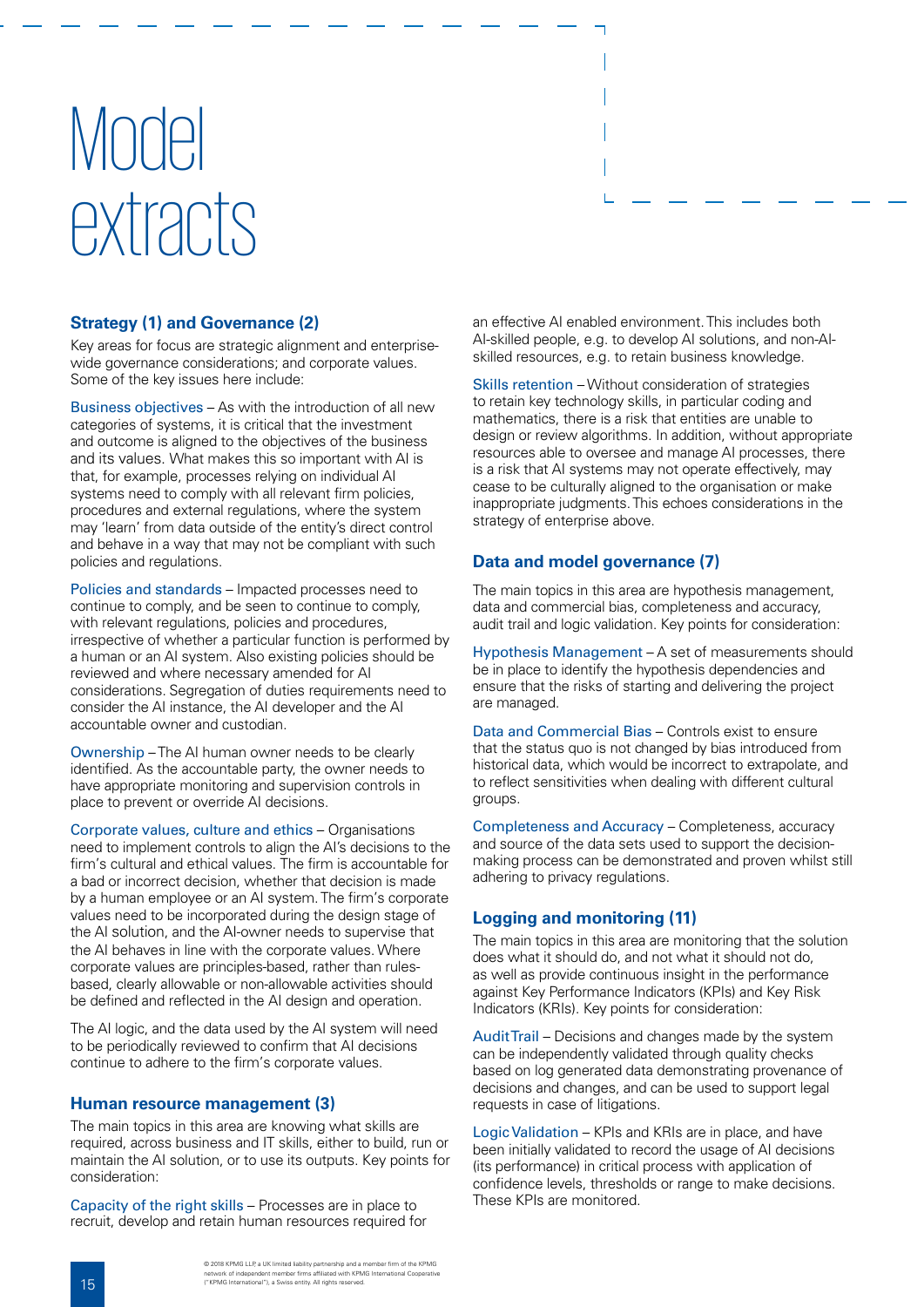### **Security management (12)**

The main topics in this area are securing AI platforms, its data (learning, input, and output data) and algorithms. Key points for consideration:

Protection –The introduction of any new technology opens up new threat vectors which hackers will look to exploit: where the workforce is predominantly an AI solution, this can make entities very vulnerable.The threats will increase beyond the direct attack, to using malicious data to corrupt the AI learning and subsequent outputs. Understanding the end to end controls to ensure security and resilience will be critical, with consideration made for standalone and separate AI solutions so that they do not get contaminated with bad data.

Security – Where there is shared infrastructure such as IaaS or PaaS hosted AI systems, there is a risk of data leakage which may result in behaviour change not in line with the expectations or culture/values of the entity.

**C**ross-contamination – This is an existing risk that the AI solution may become corrupted based on the data it ingests. This is made more unpredictable by the potential for unplanned changes to how the AI operates due to unsupervised learning.

### **IT operations (15)**

The main areas for consideration are around AI inventory and IT Service Management, including AI-generated incidents. Key points for consideration:

AI inventory – Just as with managing traditional IT, having a complete and accurate inventory of all AI assets will be critical for managing its risks. Similar to what we have already seen with 'shadow IT' caused by easy access to cloud based technologies, this might be a more difficult topic than one initially expects.

Incident and Problem Management – Typical ITIL processes – for example, incident detection or problem management – will likely be more complex and harder to manage. Processes may not be designed to identify AI-generated incidents such as misalignment with culture or minor errors in processing; by extension, problems may not be identified and managed because of a lack of identification or logging of incidents. This may result in outages or non-availability of systems or data, or information security breaches. For example, detecting that AI has turned off encryption in transit to fix a separate processing problem may result in identifying a problem that requires a different solution and/or result in amending the AI solution to reinstate encryption in transit.

### **Business continuity (16)**

Г

The main areas for consideration are around Resilience, Rollback, Business continuity planning and testing, and the ability to retrain the solution when required. Key points for consideration:

AI as a 'black box' – If the logic within the AI solution is not fully understood, it could impact the ability to recover services when issues occur, impacting business operations and resulting in financial loss or reputational damage.

Resilience – As the uptake of AI accelerates, entities will become increasingly dependent on AI and with that the need for AI solutions to be available 24/7. That is no different for organisations today; however, when systems are unavailable, often manual workarounds are available. If the workforce is completely automated - if resilience is not fully baked in and understood - then when there is an issue with the AI solution, you may no longer have a company at all, especially if it is managing critical end to end processes. As the AI uptake increases, so too will the resilience and availability requirements, which may increase costs and complexity.

Rollback – With continuously learning AI solutions, there will be times when organisations will want and or need to rollback self-made changes that have been made by the AI solution; for example when outcomes have become invalid or are outside of our risk appetite. It will therefore require detailed logging and reporting to be in place, supported by rollback functionality, to be able to reverse out changes.

### **Knowledge management (17)**

The main areas for consideration are around cost, skills, security, AI as a 'black box' and impact on IT services.

Key points for consideration:

IT knowledge management and documentation – Due to an expected reduced number of human resources involved in a process, it becomes increasingly important to have complete and accurate documentation, including documentation of decisions and changes made by the AI itself.

Knowledge handover to 'sustain' – Specific individuals should be assigned to fulfil the 'BAU' / Sustain related roles. These individuals should have the right skills, have been handed over relevant knowledge from the Development team, and have been trained to fulfil their responsibilities.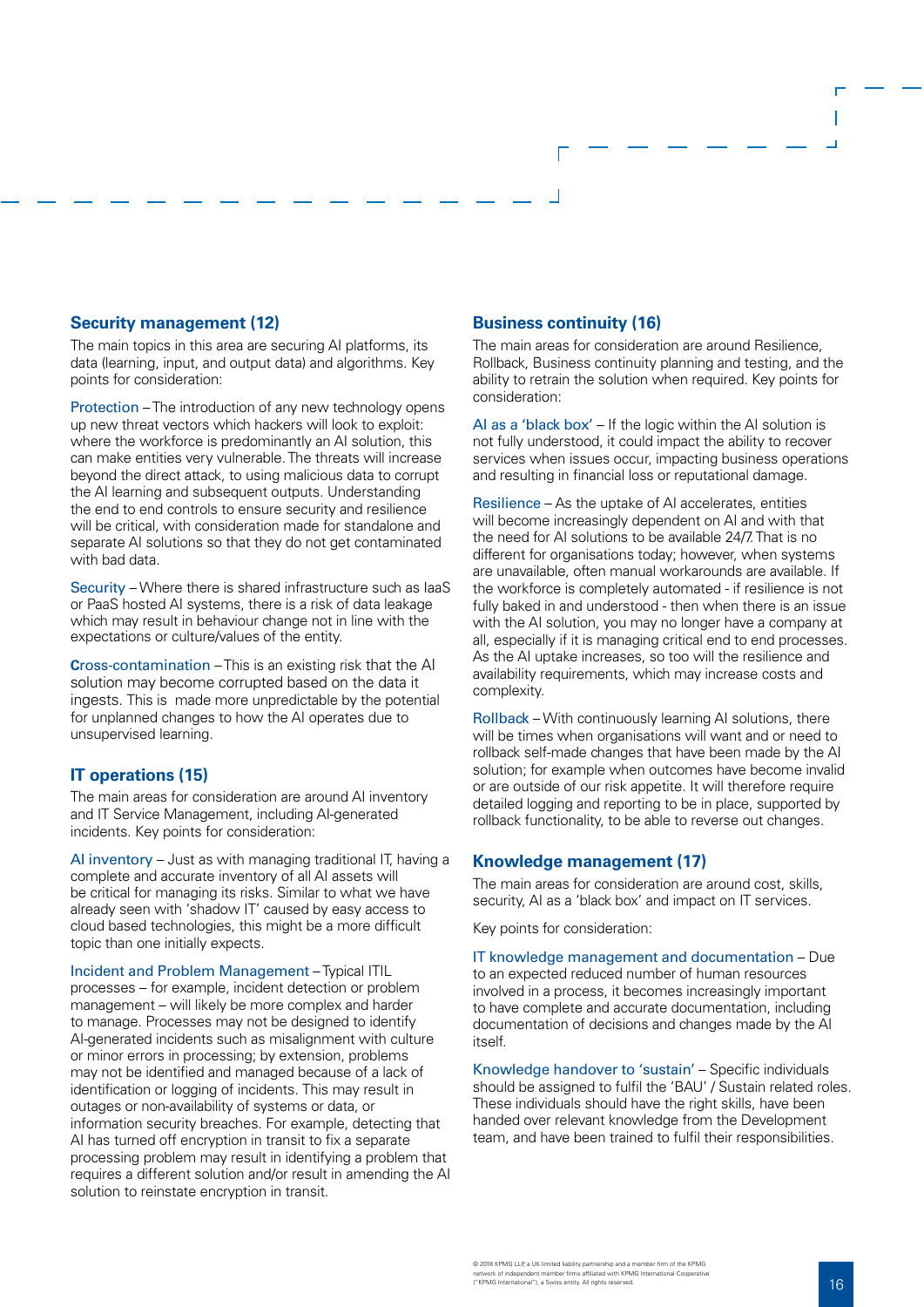### Next steps

**This framework represents an early attempt to provide a holistic approach to managing the risks around the use of AI, providing guidance to the audit community, amongst others. However, we need to continue to develop and mature our thinking.**

**We therefore invite fellow IA professionals or AI practitioners with an interest in this area to contact respectively Andrew Shefford (andrew.shefford@kpmg.co.uk) or Paul Holland (p.holland@kpmg.co.uk) for further information on how to contribute and participate in this project.**

### **References**

- Robotic Process Automation (RPA) does not mean human-like physical machines, but automated tools to enable business automation; see Appendix for our proposed definitions
- 2 Artificial Intelligence (AI) refers to systems that demonstrate certain specific capabilities, in particular around learning capabilities and ability to handle natural language in a similar way to a human; see Appendix for our proposed definitions
- 3 https://www.gartner.com/newsroom/id/3784363
- 4 https://home.kpmg.com/uk/en/home/insights/2017/01/internal-audit-staying-in-step-with-new-technologies.html
- 5 <https://pdfs.semanticscholar.org/1eb1/31a34fbb508a9dd8b646950c65901d6f1a5b.pdf>
- 6 https://www.ida.liu.se/~729A71/Literature/Automation/Parasuraman,%20Sheridan,%20Wickens\_2000.pdf
- 7 https://www.cio.com/article/3162239/leadership-management/banking-on-bots-the-move-towards-digital-laborinfinancial-services.html
- 8 [https://en.wikipedia.org/wiki/Tay\\_\(bot\)](https://en.wikipedia.org/wiki/Tay_(bot))
- 9 https://www.theguardian.com/technology/2017/sep/04/elon-musk-ai-third-world-war-vladimir-putin
- 10 https://en.wikipedia.org/wiki/Superintelligence:\_Paths,\_Dangers,\_Strategies
- 11 <http://www.bbc.co.uk/news/technology-30290540>

network of independent member firms affiliated with KPMG International Cooperative ("KPMG International"), a Swiss entity. All rights reserved.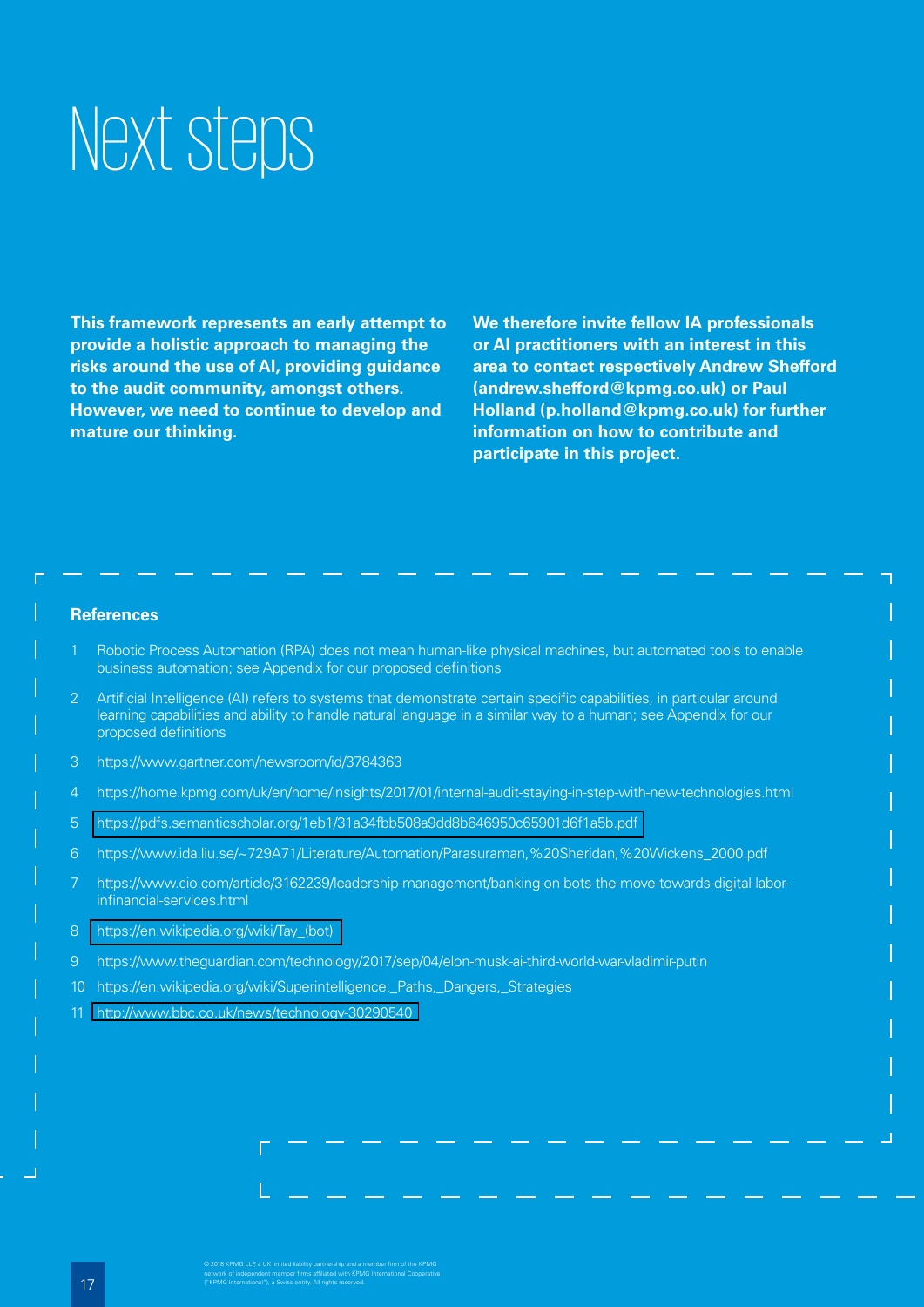## Appendix: terminology



### **Artificial Intelligence, or AI**

Artificial intelligence is the practice of employing advanced analytical techniques and algorithms to train computers how to use data from a wide variety of sources and formats to accelerate, automate, and augment decisions that drive growth and profitability<sup>1</sup>.

Writ broadly, AI refers to the goal of machines that think like people and can therefore also work like people, or better, at many tasks. Inherently interdisciplinary in nature, AI has become a thriving field in data science that integrates ideas from philosophy, mathematics, statistics, linguistics, psychology and neuroscience. 'AI' is a concept mostly, often used as an umbrella term for advances in specific technologies and approaches such as Machine Learning and Natural Language Processing.



### **Strong/Wide and Weak/Narrow AI**

Developing machines that truly think like people has proven much harder than AI's leading pioneers thought, so people now distinguish between strong and weak AI (also referred to as wide/ narrow AI) as the full breadth and flexibility of human-like reasoning versus systems that excel at narrowly-defined tasks that are hard to do even for human experts. As examples, weak AI systems excel at games like chess or Go, solving particular problems like identifying fraud detection, or recognizing particular features of images.



### **Augmented Intelligence**

All AI augments human work and intelligence, so 'augmented intelligence' is mostly a redundant term, though sometimes used to emphasise the importance of the 'human in the loop'.



### **Expert Systems**

Starting in the 1980s, computer scientists and software engineers built the first wave of commercially successful applications of weak AI were built by capturing the knowledge of experts as the rules and relations they use to make inferences and decisions in the course of complex tasks. Generally speaking, these systems featured inference engines that could reason logically using the rules and relations gathered by experts to emulate their work. Although some such systems excelled at tasks previously doable only by humans, the tasks were narrowly scoped and highly specialised, and such task-specific investments made it harder to get significant return on investment. Examples

1 https://info.kpmg.us/artificial-intelligence.html

of expert systems included tools for medical diagnosis, loan approval, insurance underwriting, and the like. Expert systems are weak AI.

### **Machine Learning**

As expert systems became practical, ambitious computer scientists began to develop a wide range of machine learning algorithms and conceptualise and build brain-inspired models of computation called neural networks. Unlike expert systems involved, machine learning solutions are trained, not programmed, e.g. to make decisions by recognising patterns.



### **Classification and Supervised learning**

Most machine learning applications learn to classify inputs (stimuli or cases) as fitting or not fitting a pattern by exposure to training data sets in which each observation is pre-classified by humans as fitting the pattern or not. Patterns to be learned can be complex or simple. A memorable example of classification is the system that learns to tell the difference between Chihuahuas and blueberry muffins that look comically similar. Although that's an easy task for people, it's very hard to write a conventional computer program to do it by capturing the rules we use, as you would do in an expert system, to get the classification right. Classification is the term data scientists use to talk about learning to recognise when things fit a pattern, or not, and this kind of learning is called 'supervised' because the system is assisted, or supervised, through human pre-classifications. In the case of something like loan approvals, a training data set would include all the details of loan applications along with underwriter's decisions about whether the applicant's credit risk warranted approval and maybe also information about whether the loan performed or defaulted.

### **Classification and Statistics**  $\blacksquare$ Since classification is just a yes or no answer to whether a case fits a pattern or not, it is functionally equivalent to logistic regressions that predict predefined outcomes, with confidence levels, things like loan approval or denial, or whether a transaction is of no, low, medium, or high risk. To get accurate classifications with statistical methods like logistic regression, however, your data set needs to include the variables that matter to making the classification, or prediction. With logistic regression, the results will tell you how accurately the

© 2018 KPMG LLP, a UK limited liability partnership and a member firm of the KPMG rk of independent member firms affiliated with KPMG Inte ("KPMG International"), a Swiss entity. All rights reserved.

regression could match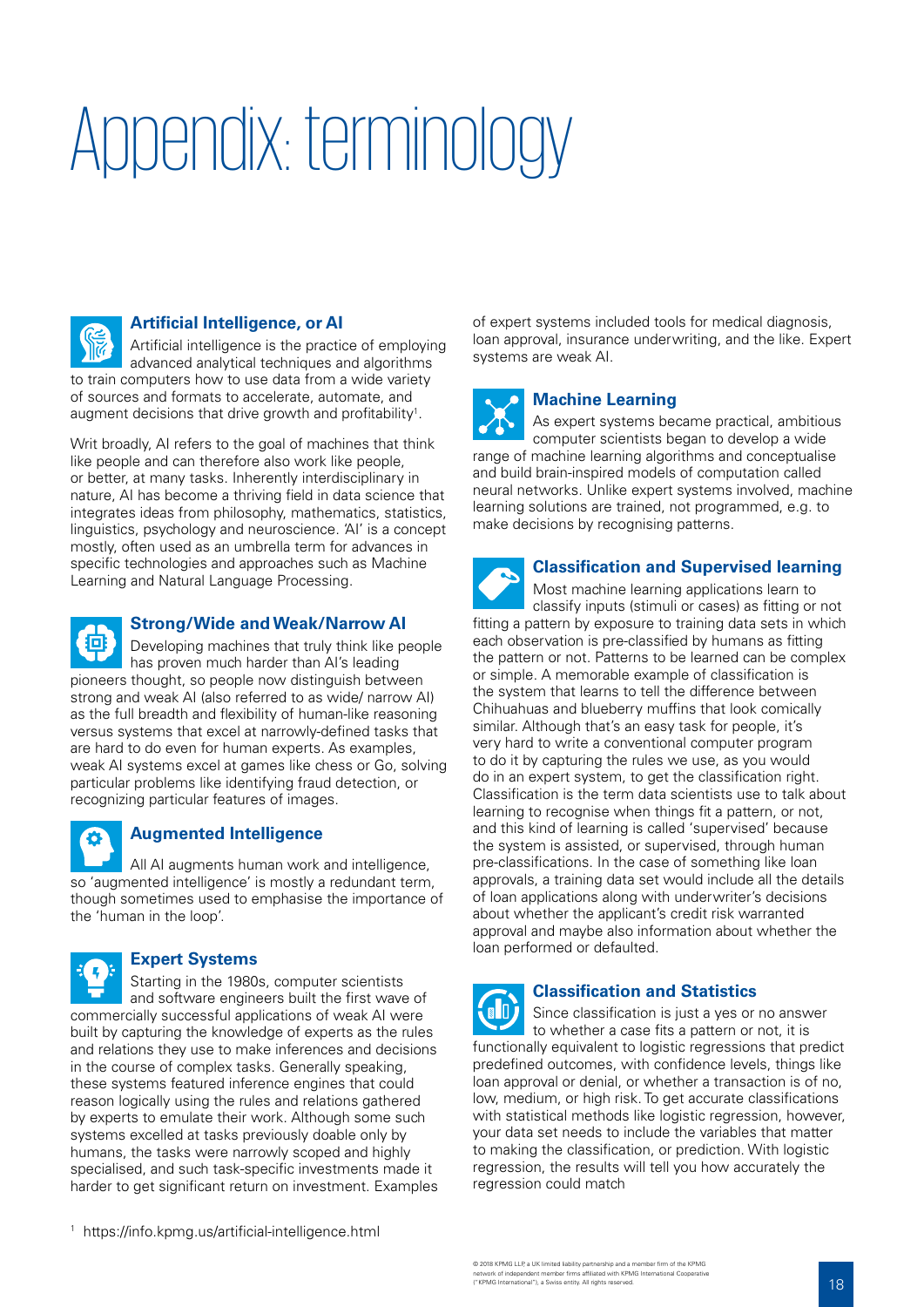### **Data Reduction and Unsupervised Learning**

Moving beyond supervised learning for classification tasks, unsupervised learning is the term for techniques that reduce complex datasets to potentially important patterns we may not yet know about or have names for. In the abstract, unsupervised learning involves recognising



non-randomness in what might otherwise look like noise, and it is good for identifying patterns associated with things like risks or opportunities that have not yet been widely understood.

Within this broad class of techniques, computer scientists have developed methods for anomaly and community detection to detect potentially important outliers or clusters. For the most part, the results of these methods are only useful once interpreted and explained by humans who know the domain the data are taken from. In business, community detection is useful for identifying, for example, customers with similarities that warrant recognising them as a distinct new customer segment. Anomaly detection is useful for detecting cases that fall outside norms, as would be the case, for example, with fraudulent transactions or cyber-attacks.

### **Data Reduction and Statistics**

Data reduction is a little like what the brain does when you blur your eyes to ignore some details and bring others into focus, it is also functionally equivalent to statistical methods for grouping variables that move together, or covary, across cases. These methods are useful for reducing a larger set of variables to a smaller set of factors that



capture truly different dimensions of what's going on in the data. Within data reduction, factor and cluster analysis are major families of methods, and there are many algorithms for

specialised factor and cluster analysis. In data science, statistics, and machine learning, experts are comfortable using many models, and the best results come from knowing which specific method works best for the data set and problem you have. For complex problems, researchers experiment with different methods to learn which ones work best, and breakthroughs often come from using this learning to devise new algorithms for problem or class of problems that existing methods do not address well.

### **Data Engineering**

One of the main challenges of machine learning is assembling the data sets for supervised and unsupervised learning. To get good results for tasks like classification or anomaly detection, one needs data sets that include all the variables that matter. Just as it is with humans performing these tasks, creative curation and analysis of inputs, or variables, is a major factor in outperforming the competition. In business tasks, this increasingly means going beyond traditional structured data to include unstructured data as well.



### **NLP (Natural Language Processing) and NLG (Natural Language Generation)**

Increasingly, the unstructured text of media coverage and social media posts are proving valuable additions to data sets for supervised and unsupervised machine learning. NLP / NLG is the subfield of computer science in which researchers and engineers focus on developing tools for using natural language (text or speech) both as a data source for tasks and as a user interface to or from computers doing various kinds of work. Thus, such techniques provide data for tasks and a means of communication about tasks. Historically, computer science mostly focused less on natural languages and more on formal languages like logic and the various languages for writing computer software. Formal languages are good for precise descriptions of data and procedures, and they are easier for computers to take in because they generally follow very strict rules for syntax and semantics. Whereas formal languages require people to read and write code in languages that come and go, the rise of natural language techniques offers a path to interacting with computers that makes them more accessible to people, and vice versa.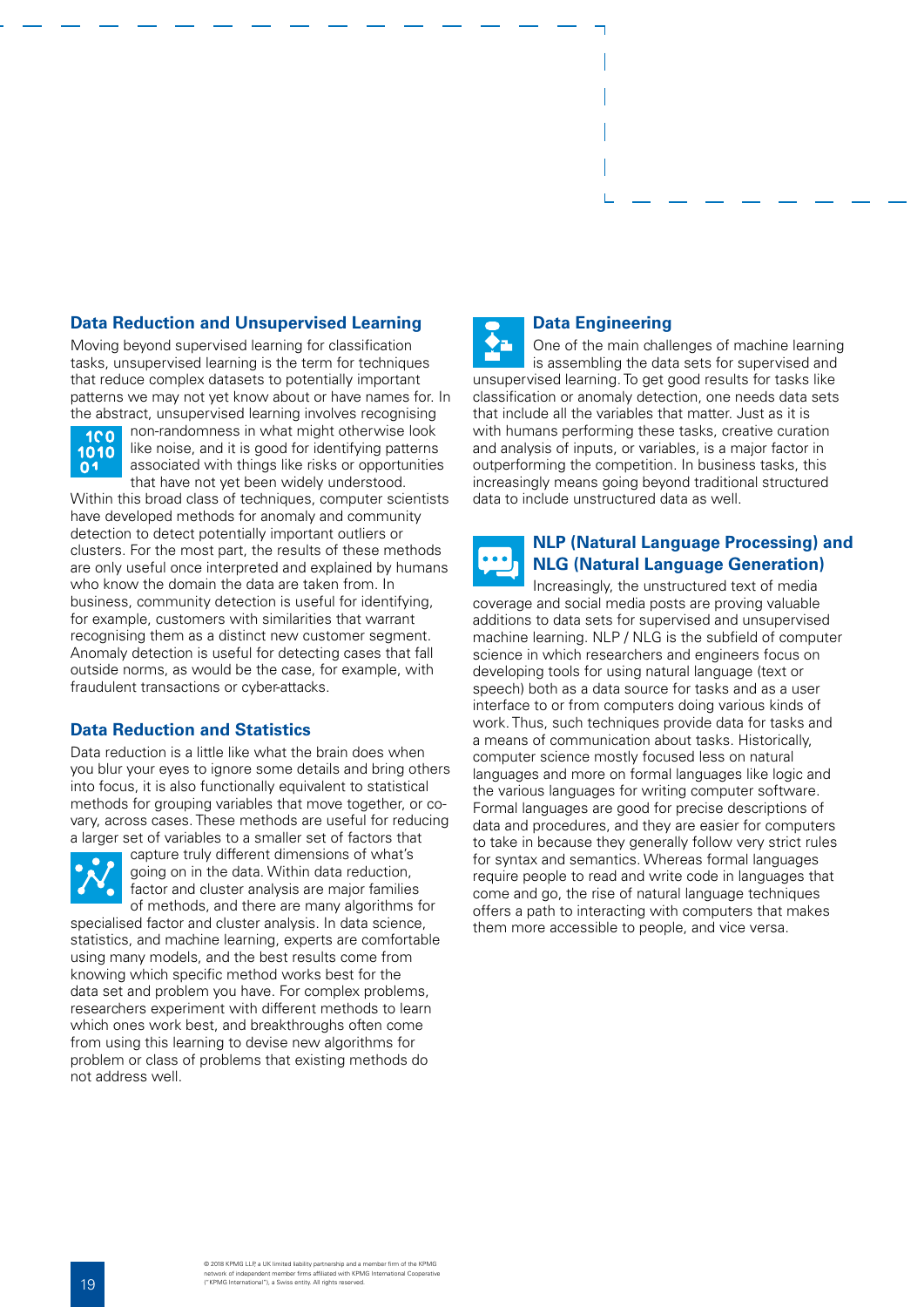### 疆

### **Robotic Process Automation**

RPA is the application of technology that allows employees in a company to configure computer software or a 'digital robot' to capture and interpret existing applications for processing a transaction, manipulating data, triggering responses and communicating with other digital systems. So this is about software (as opposed to the physical machines the word robot usually calls to mind) and administrative or service industry tasks as opposed to manufacturing work. Typically, RPA is used to refer to more advanced technologies that can be used to automate (parts of) processes where that was previously not possible, while still being coded/ configured and do not include 'intelligence' such as machine learning.

### **Cognitive**

Started as an IBM buzzword but the terms Cognitive automation and Cognitive computing have received wider usage. These terms appear less defined than e.g. machine learning or natural language processing and are typically used to group technologies at a less holistic level as the term AI does. Example definitions:

- Cognitive automation leverages different algorithms and technology approaches such as natural language processing, text analytics and data mining, semantic technology and machine learning 2
- Cognitive computing makes a new class of problems computable. It addresses complex situations that are characterized by ambiguity and uncertainty; in other words it handles human kinds of problems. The cognitive computing system offers a synthesis not just of information sources but of influences, contexts, and insights. To do this, systems often need to weigh conflicting evidence and suggest an answer that is "best" rather than "right"<sup>3</sup>

With thanks to the many KPMG contributors and to Rafael Bambino, Fayyaz Cheema, Mark Kennedy, Thomas Nowacki, Paul Thomas and others for their contributions to this report.

Г

- 2 http://www.expertsystem.com/what-is-cognitive-automation/
- 3 https://cognitivecomputingconsortium.com/definition-of-cognitive-computing/
- 4 <https://irpaai.com/what-is-robotic-process-automation/>